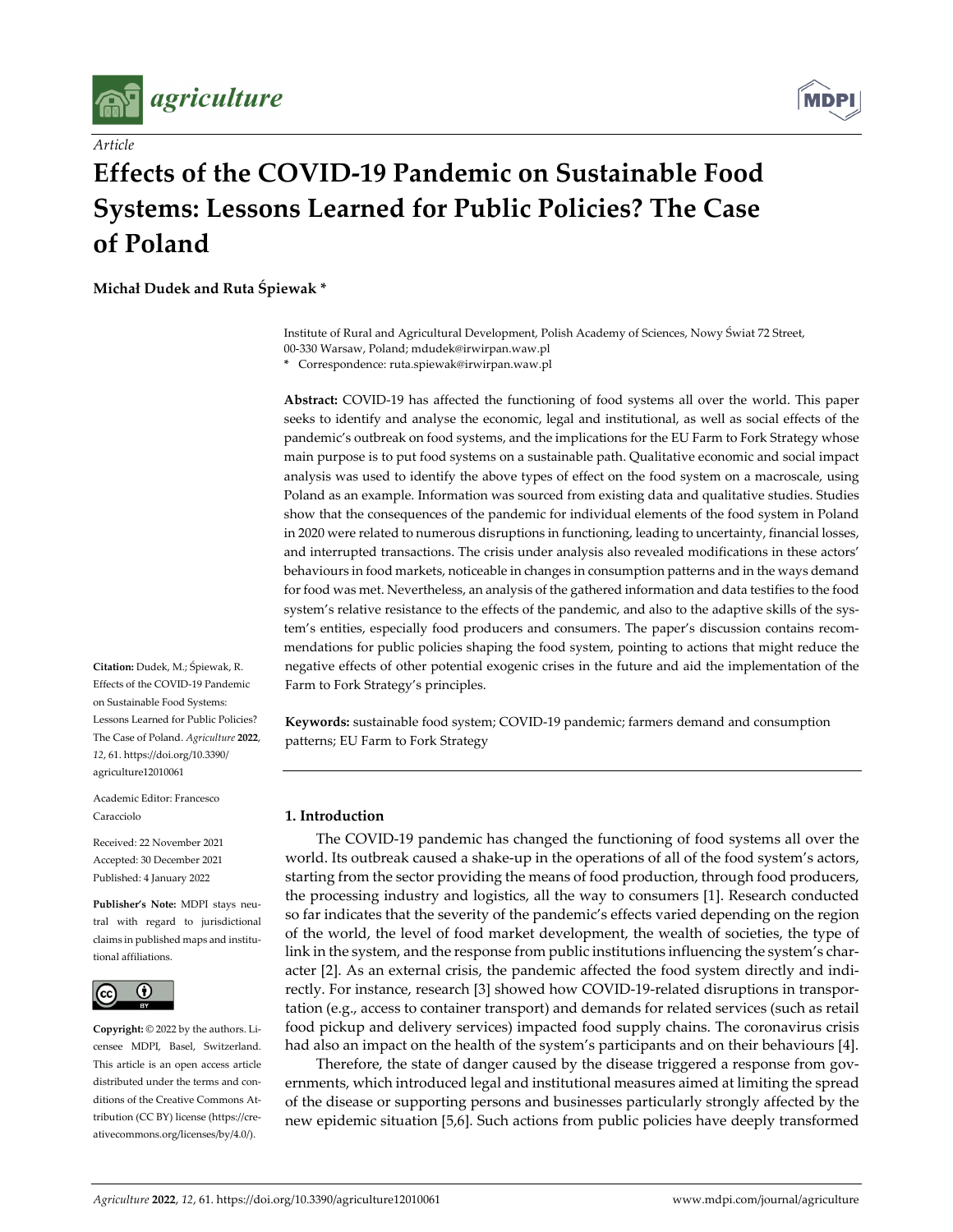food system functioning. One of the examples of such intervention was stricter occupational health and safety procedures at the workplace (OHS), that affected the functioning the agri‐food sector as well [4].

The literature of the subject includes various assessments of the magnitude and longevity of the effects of COVID‐19 on food systems. According to some researchers, the impact of the crisis has reduced environmental pressures in the short term, mainly leading to a slowdown in economic growth in labour‐intensive sectors such as agriculture and services [7]. Others underline that the effects of the coronavirus have had such a strong impact on food systems that, in the future, these will not function the way they used to [8,9], and that this is an opportunity to create transformative public policies serving to build more sustainable food systems, and also enabling the food system innovations emerging during the pandemic to be maintained and developed [10]. The present paper seeks to capture direct and indirect manifestations of the coronavirus pandemic's impact on the food system in an economic, legal and social aspect, on the example of Poland dur‐ ing the first 12 months of the pandemic. The authors also trace the responses of public policy to the crisis from the perspective of the Polish food system, particularly its supply and demand aspect. Their observations have led them to offer recommendations for pub‐ lic policies involving the food system, and will also enable a better response to be given to exogenic shocks of this kind in the future. The conclusions from the material gathered will also afford suggestions for the development of instruments serving the implementation of the EU's Farm to Fork Strategy.

The paper aims to identify and analyse the economic, legal and institutional as well as social effects of the COVID‐19 pandemic on food systems, and the implications for the implementation of the EU Farm to Fork Strategy, especially for the Central and Eastern European Countries (CEECs) countries as they struggle with quite similar challenges re‐ garding the food system.

The information used in the study was sourced from the literature of the subject and from publicly available data and information on changes in the economic circumstances, conditions of operation and attitudes of the food system's actors, especially agricultural producers and consumers, that emerged in the first year of the pandemic.

#### **2. COVID‐19 Implications for the Farm to Fork Strategy**

Although agriculture is responsible for approximately one‐fourth of greenhouse gas emissions in the EU, the measures taken so far in the field of agricultural policy in the EU have not brought about the desired changes from the point of view of mitigating the climate disaster [11]. The Farm to Fork Strategy, which is part of the European Green Deal (EGD) being implemented by the EU, is aimed at creating a sustainable food system that will guarantee food security while also ensuring access to a healthy diet produced in a way that is safe for the planet. It is the first such policy to combine various food‐related strategies, in which the consumer becomes the policy's pivotal element [12]. The Farm to Fork Strategy assumes that all the food chain participants, from raw material producer to end consumer, have to play a role in the construction and operation of a sustainable food system [13]. Among other things, the strategy emphasises sustainable animal production, reduced use of pesticides and mineral fertilisers, shortened food chains, and the increased importance of expanding the knowledge of all the food chain participants, with a special focus on farmers. There have also been many critical voices indicating that provision of the EGD is not sufficient to introduce the necessary changes [14,15].

The authors of a paper published in The Lancet have appealed for the development of a "social vaccine" in addition to the biological one—tackling economic, environmental and social determinants of health—to overcome the current global crisis [16]. The EGD currently being developed, and with it also the Farm to Fork Strategy, provides an oppor‐ tunity to strengthen the European organism in areas such as climate issues, food safety,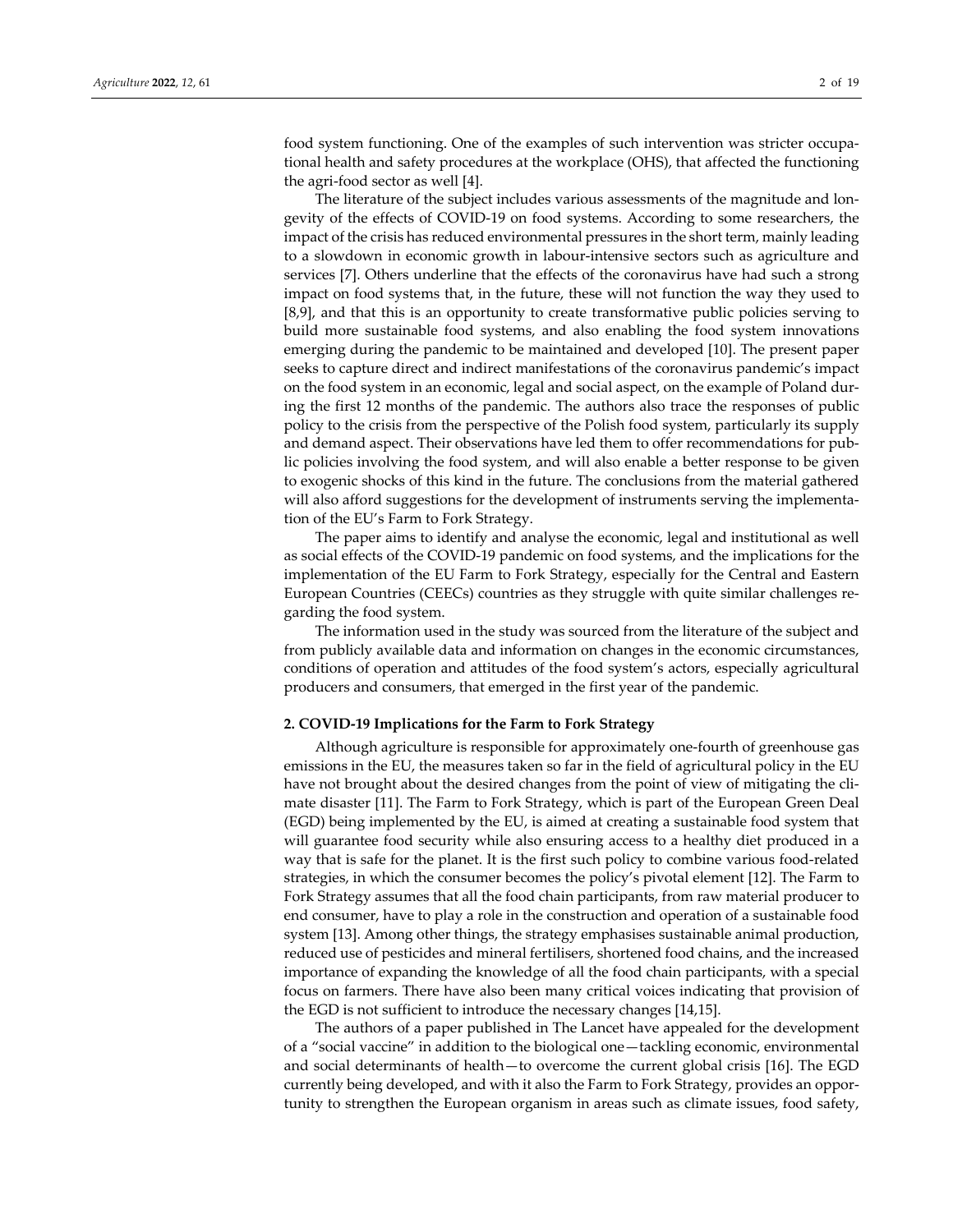social integration, etc. The conclusions to be drawn from the effects of the COVID-19 pandemic, indicating a strong correlation between environmental problems, health and the economy, should find a place in the implementation of the EGD.

COVID‐19 has shown many weaknesses of food systems based on long, industrial, specialised chains with strong dependency on foreign workers [17]. At the same time, the crisis caused by the pandemic has created opportunities for redesigning the food system to be more sustainable and resilient [18].

Researchers from all over the world list three main issues in relation to agri‐food production and the supply chain in the context of the COVID‐19 pandemic, which corre‐ spond to the assumptions of the Farm to Fork Strategy:

- People today follow a healthy diet to a greater extent than in the past, in order to protect themselves and their immune system, hence the increased demand for func‐ tional food containing bioactive ingredients [19,20];
- More attention is now given to food safety, to prevent the spread of the coronavirus among producers, people involved in food processing, retailers, and consumers [21];
- Fears about and actual difficulties with ensuring food security for some population groups have appeared in the face of lockdowns and restrictions on movement [22,23].

The above remarks, which—as will be shown further on—remain relevant for both Polish and global food chains, justify the necessity to implement the changes contained in the Farm to Fork Strategy despite voices suggesting that this will cause a substantial de‐ crease in food production in the EU, increasing food production costs as well as increased imports of agri‐food products from third countries.

#### **3. Materials and Methods**

A variety of data on the food system's functioning in Poland in 2020 were used to achieve the study's objective. They were mainly related to empirical materials describing the economic situation of individual entities within the food system, especially agricultural producers (conclusions from reports, economic situation data), legal measures directly and indirectly affecting food production and consumption (laws, directives, communiqués), and also information published in reports and on the internet, presenting the behaviours of the food system's individual actors (themed web portals, social media).

The method used to analyse the gathered empirical material was a qualitative, expert economic and social impact analysis conducted at the macroeconomic and social level [24]. In the most general terms, this method involves an analysis (estimate) and assessment of the socio‐economic effects, both positive and negative, caused by specific changes or interventions, most often implemented as part of a policy or by a government. The authors decided on a triangulation of research methods, as a verification process that im‐ proves the accuracy of analyses by taking several viewpoints into consideration [25]. This is particularly important when a new situation is being explored, one that has been poorly identified or not at all; the pandemic with its scale and its impact on food chains definitely fits this description. The next section of the paper introduces a wider context for our analysis by giving an overall description of Polish food system to better understand different COVID‐19 impacts that are considered later on.

#### **4. Results**

# *4.1. Agri‐Food Sector in Poland—A General Picture*

In order to present an analysis of various consequences of COVID‐19 pandemic for the Polish food system a brief presentation of the domestic socio‐economic context is es‐ sential. It should be highlighted that an agri‐food sector is of high economic, social and environmental significance. In 2019, the share of primary sector (agriculture, forestry and fisheries included) in Gross Value Added (GVA) in Poland is about a half higher than in the EU‐28 and amounted to 2.6% (Table 1). At the same time, according to the official statistics a considerable proportion of economically active people worked in agriculture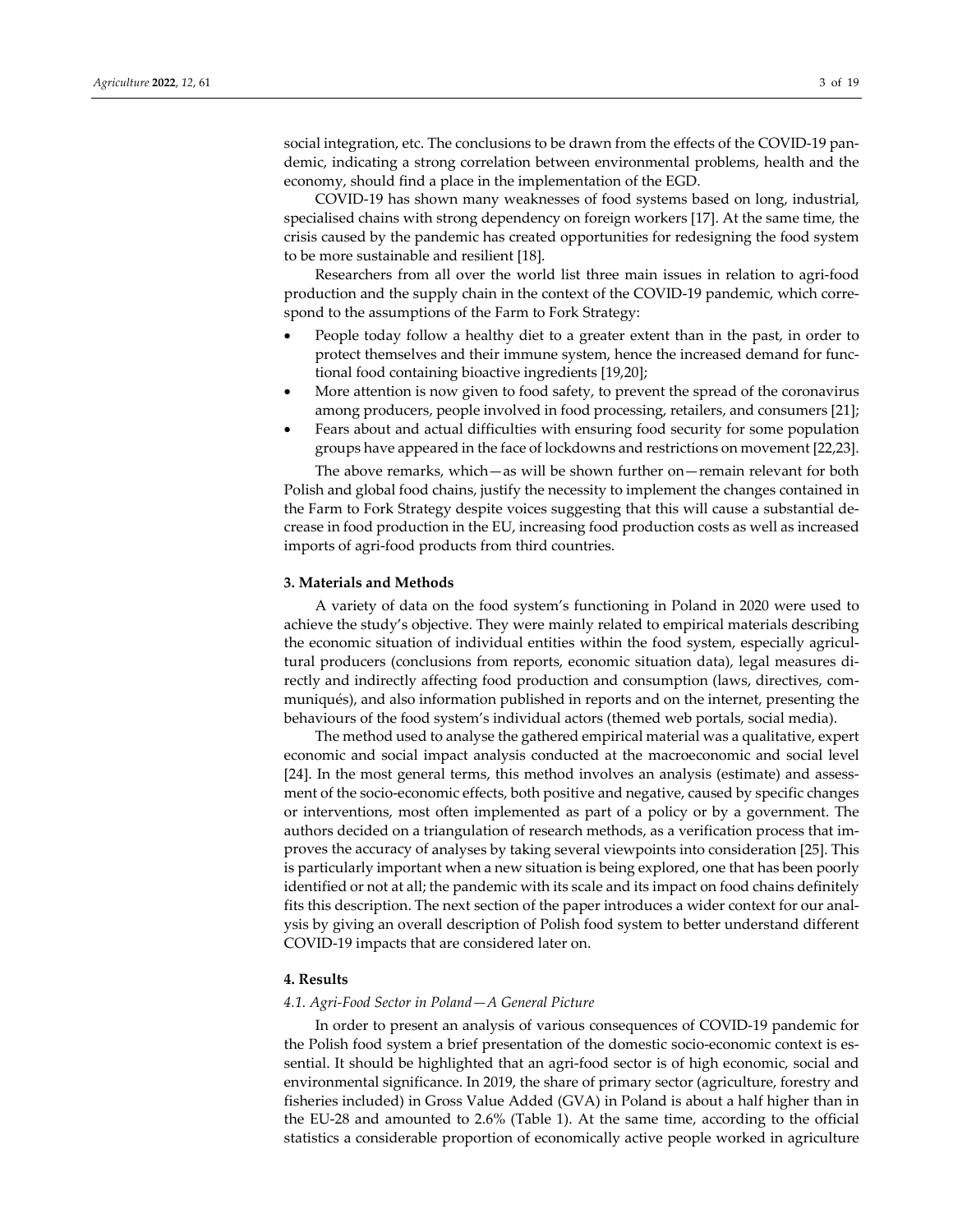in the country. Employment in this sector as a proportion in total employment was high and stood at the level of 9.1% (Table 1). This is one of the reasons behind a low level of labour productivity in agriculture, which despite an upward trend in last years, is significantly under an average EU level. In 2019, an average agricultural factor income per full‐ time worker in Poland amounted to EUR 6,9 thousand and was by 158% lower than in the EU (EUR 17.9 thousand/AWU) [26].

When describing Polish food system, it is important to point out that the majority of farms in the country (about 99%) is family farms. This group is highly polarised, diverse in production specialisation and includes about 1.4 million agricultural households, with an average size of 11.3 ha of utilised agricultural area [27]. Over two‐thirds of them are non‐market‐oriented units with very small economic potential. Their users usually do not make a living from agricultural activity, but rather from paid work or social benefits re‐ ceived from the insurance system [28]. On the other hand, about one‐fifth of agricultural holdings (about 250–290 thousand farms) are economically strong units, utilising almost two‐thirds of the country's arable land and capital resources, as well as producing four‐ sixths of domestic agricultural output [29]. In recent years in Polish food production, the simplification and specialisation processes of those farms have taken place.

**Table 1.** Selected characteristics of the Polish agri‐food sector, 2012–2019.

| Specification                                                | 2012   | 2013   | 2014   | 2015   | 2016   | 2017   | 2018   | 2019   |
|--------------------------------------------------------------|--------|--------|--------|--------|--------|--------|--------|--------|
| Share of primary sector in GVA (in %)                        | 3.9    | 3.2    | 2.9    | 2.5    | 2.7    | 3.2    | 2.4    | 2.6    |
| Employment in agriculture<br>(% in total employment)         | 12.2   | 11.8   | 11.5   | 11.2   | 10.2   | 9.6    | 9.5    | 9.1    |
| Value agri-food export (billion EUR)                         | 17.9   | 20.4   | 21.9   | 23.9   | 24.3   | 27.8   | 29.7   | 31.8   |
| Balance in agri-food trade (billion EUR)                     | 4.3    | 6.1    | 6.7    | 7.8    | 7      | 8.5    | 9.7    | 10.5   |
| Number of enterprises in food industry                       | 15,726 | 14,218 | 14,625 | 16,028 | 15,899 | 16,831 | 16.912 | 17,640 |
| Labour productivity                                          |        |        |        |        |        |        |        |        |
| (GVA in thousand Euro, in current<br>prices/employed person) | 25.3   | 27.2   | 27.7   | 29.6   | 30.1   | 30.8   | 31.1   | n.d.   |

Source: own elaboration based on [26,27].

The group of bigger, commercial farms, apart from family labour input, hired nonfamily, seasonal labour force (mainly farms specialised in fruit and vegetable production, estimated to employ over 300 thousand seasonal migrant workers from non‐EU countries [30]), as well as leased the agricultural land from other land owners. This category of agricultural holdings, together with small in number but highly productive agricultural en‐ terprises (e.g. agricultural cooperatives, producer groups and companies), are strongly linked with the market and, collaborating intensively with other actors of the agri‐food chain (enterprises selling agricultural inputs, food processing plants and manufactures, food services and retail) [31]. As a whole, Polish agri-food system has long been going through dynamic structural changes, which were initiated by economic transformation and continued over the course of European integration by inclusion under the CAP mechanisms [31].

Over the last three decades food sector in Poland was under process of dynamic modernisation and concentration thanks to foreign direct investments (FDI) as well as financial support from the EU founding [32]. In 2019, within this segment of the economy operated over 16,9 thousand enterprises, mainly micro and small units. As a result, the Polish food sector became an important, efficient, export-oriented branch of the national economy with a significant contribution to the national global output (in 2018, the sector's share in GDP amounted to 3.2%) and to the employment (336 thousand persons employed in 2019) (Table 1). From 2004 to 2019, Polish export of food products grew six times, from EUR 5.2 to 31.5 billion [32]. In 2019, the positive balance of trade in agri‐food products stood at EUR 10.5 billion [32]. When it comes to food system distribution, Poland is in the process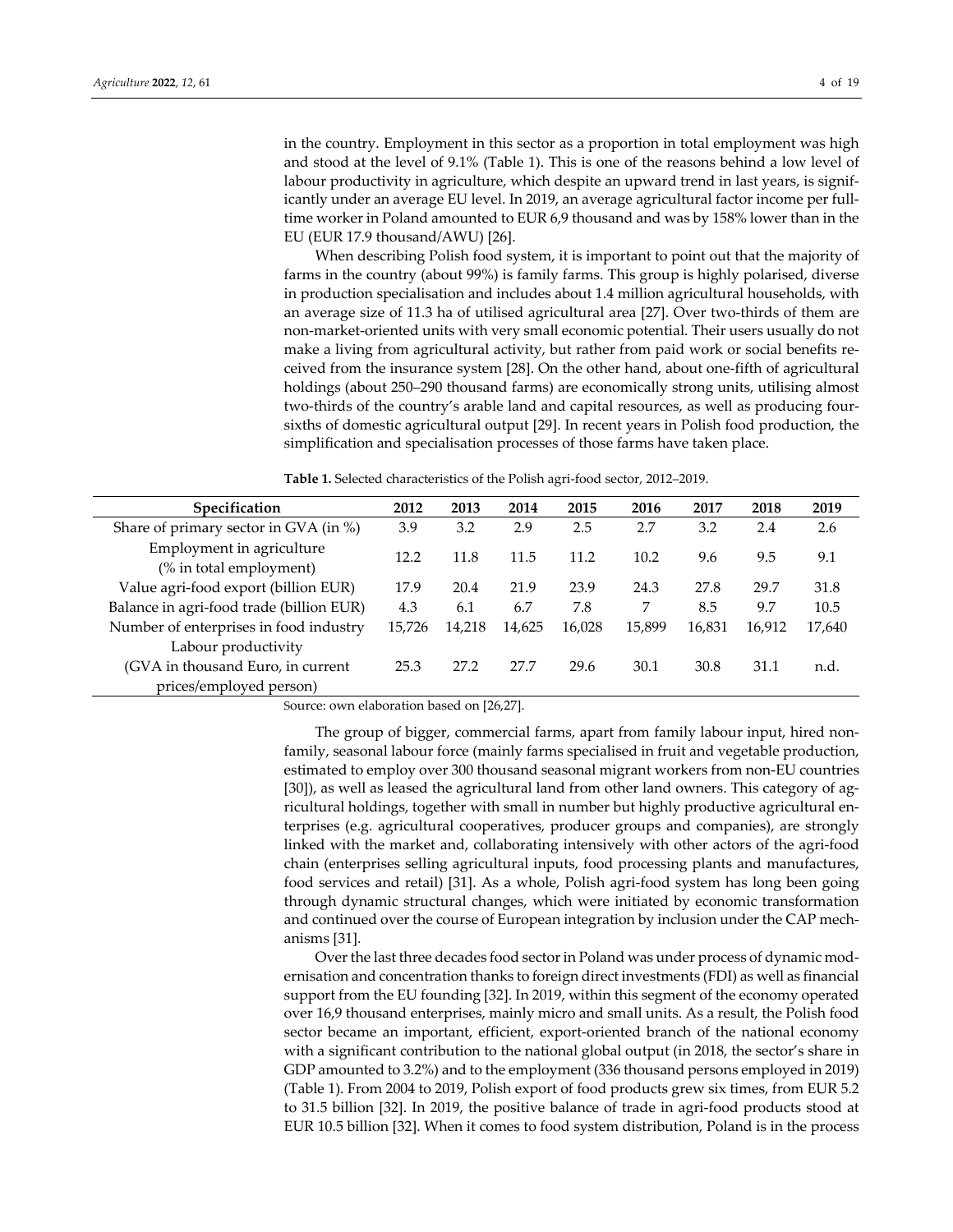of increasing concentration of companies toward the emergence of large retail units, with the number of small stores decreasing by about 5% per year [33]. The major contribution in total food sales had 295 big companies (international corporations included) [26].

Organic farming might be an important element in the implementation of sustainable development principles within food systems because it delivers not only private goods (such as high‐quality organic food), but also environmental public goods, such as land‐ scape, biodiversity and quality of natural resources [34]. According to EGD, by 2030, 25% of arable land in the EU should be organic. In Poland, we can observe in last years a de‐ cline of organic farming at a rate unseen in EU. Recently organic land consists of less than 3% of all arable land [35]. At the same time, organic market has grown, with import being a key contributor. The low level of social capital of farmers is another weak point of Polish agriculture, which is manifested by the fact that only 15% of farmers belong to agricultural cooperatives [36], and farmers themselves are also reluctant to cooperate with each other at an informal level [37].

### *4.2. Economic Effects of the COVID‐19 Pandemic for the Polish Food System*

The economic consequences of the pandemic had a varied impact on different elements of the economic system. In the case of the food system, whose global value is estimated at 3 trillion US dollars (approx. 10% of the global GDP), the influence of the SARS‐ CoV-2 pandemic was symmetrical and asynchronous, because it affected the markets' demand and supply sides simultaneously, while its acuteness was felt by various groups of entities at different points in time [38]. COVID‐19 affected the functioning of all elements of the system and the relationships between them. It thus exerted all kinds of pressure and caused disruptions in a complex organism involving the following segments:

- Supply of means of agricultural and food production;
- Primary production of agricultural raw materials and products;
- Agri‐food processing;
- Wholesale and retail food trade;
- Marketing, logistics and transport;
- Food preparation and consumption;
- By‐product management;
- Edible energy.

The pandemic also changed the situation in markets linked to food management, which include the market for means of production and the labour market, causing their imbalance, mainly on the supply side. This was due to the fact that agricultural production is a sector sensitive to deliveries of varied resources. At the same time, the demand for food during the pandemic was affected by the overall macroeconomic situation defined by fluctuations in financial and currency markets as well as growing pessimism in the consumer mood [39]. Furthermore, many countries limited their international trade, in‐ cluding agri-food trade (in part taking advantage of the pandemic situation to ensure increased sales for their domestic output). This was accompanied by the emergence of sig‐ nificant demand pressure, leading to insufficient food deliveries in various places around the world, which translated into growing prices for certain products in some regions (meat, fruit and vegetables) [40].

Generally speaking, at the agricultural producer level and as regards the labour mar‐ ket, the pandemic and resultant restrictions on business operations were seen to affect more labour-intensive agricultural segments (e.g., fruit and vegetable production) more acutely, while having a relatively weaker impact on capital-intensive segments (e.g., dairy, poultry or field-crop production). Nevertheless, problems with deliveries for ongoing production, i.e., fertilisers, feed, fuel and pesticides, were reported in both cases. This situation was caused by reduced exports of farming chemicals from the main producers (China) to countries with industrialised agricultural production [41]. Limited availability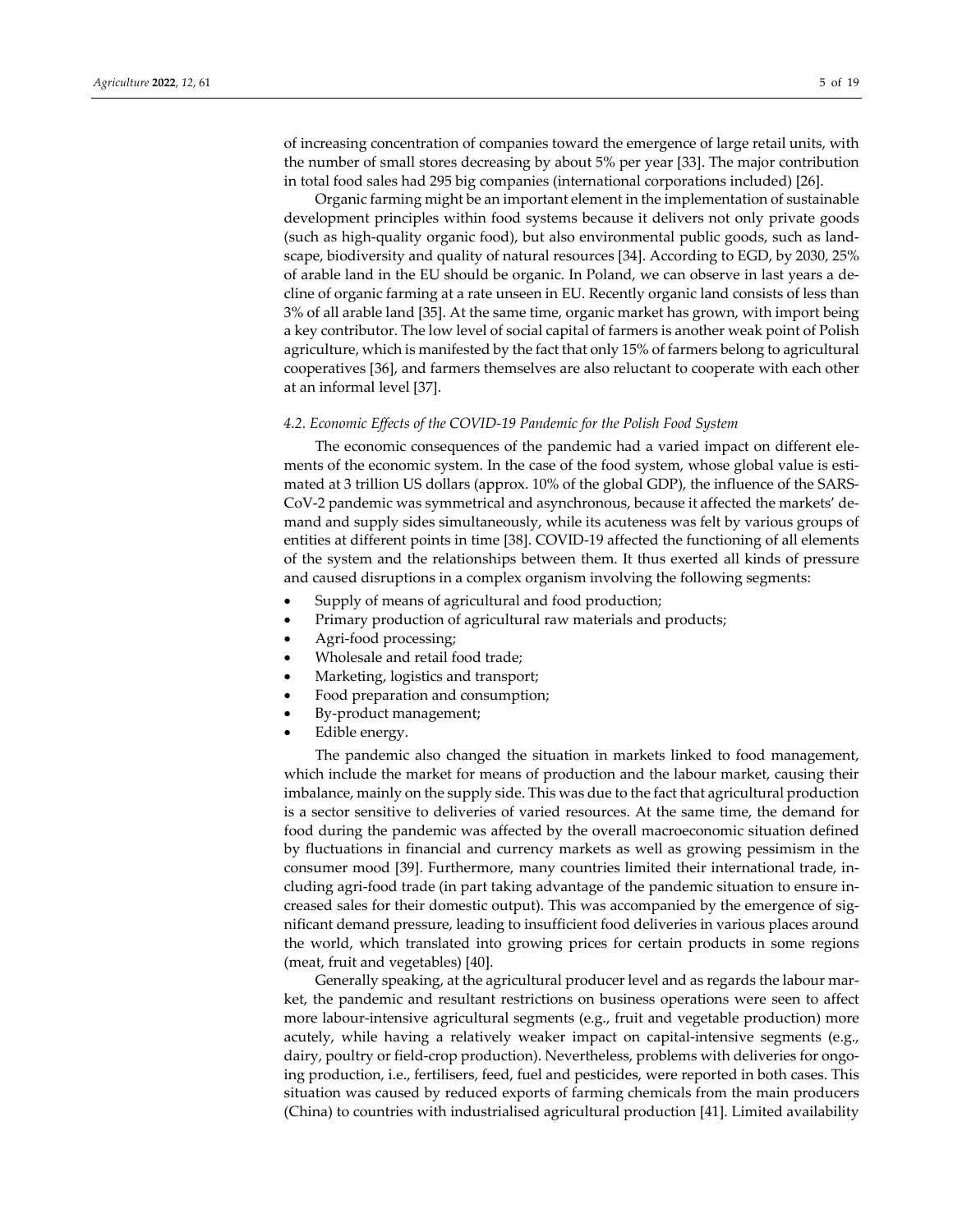of capital assets used in agricultural production (machines and equipment) was also ob‐ served. Alongside growing costs of business operations during the pandemic, problems that also emerged included work organisation issues at farms (a labour deficit), problems with the sale of goods, maintaining financial liquidity, and completing investment projects [42].

The restrictions on the population's social activity introduced by most countries (re‐ strictions on movement and contacts) transformed the food demand segment, in particular changing the way food was bought and consumed [1]. Generally speaking, COVID‐19 contributed to the emergence of non‐traditional forms of obtaining and eating food, strengthening the online sales channel and retail outlets, including places for trading in local products, while weakening the HoReCa sector (hotels, restaurants, bars, catering businesses) [43]. At the same time, increasing social isolation during the pandemic led to changes in the way consumers spent their time, strong fluctuations in demand for food‐ stuffs ("panic buying"), and an increased proportion of spending on food in household budgets, caused by people's drive to stock up and secure their future needs [10].

The shock on global food markets caused by SARS‐CoV‐2 was superimposed on the sector's overall favourable situation created by a sufficient level of supplies, decreasing fuel prices and positive agroclimatic forecasts. Irrespective of this, the economic crisis caused by the pandemic had a negative effect on the demand side, in both the short and the long term, by worsening the income situation of food consumers due to reduced wages and increased unemployment. The deteriorating financial condition and decreas‐ ing food consumption as a result of the crisis caused by COVID‐19 is estimated to have affected poor households to a greater extent. Another consequence of the situation was a changed demand structure in food markets (the population's changed diet) in favour of relatively more easily available products with a longer shelf life (easier to store and transport), such as highly processed foods and grain products, coupled with lower de‐ mand for meat [25].

The pandemic had a negative impact not only on the global economy, but on Poland's economy, too. The force of this negative effect was substantial, though varied depending on the sector or industry. Poland as a country with a relatively high share of the agri‐food sector in the GDP and in foreign trade, which is characterised by a diverse product range, underwent temporary shake-ups in trade exchange as a result of limitations affecting imports of agricultural means of production and raw materials, limited inflow of seasonal workers, and reduced sales of agri-food products [43]. Similarly to the whole Polish economy, the situation in food production deteriorated slightly in the first quarter of 2020, which was typical for the winter season. This situation was due to a drop in farms' cash incomes as a result of smaller sales volumes and to a worsening confidence among agricultural producers [43]. This deterioration was relatively more noticeable for farms spe‐ cialising in the production of non‐perennial crops [43].

However, the sector's situation worsened dramatically in the second quarter of 2020 (Figure 1). The underlying causes included reduced demand for agricultural raw materi‐ als and foodstuffs (mainly from the HoReCa sector, which was the most severely affected by the restrictions), and also the decreasing dynamics of wages in relation to retail food prices. The serious deceleration of the dynamics of international agri-food trade due to the restricted flow of goods between different countries also had a significant impact, and translated into an unfavourable situation in most segments, since they had been strongly integrated with external markets [39,43]. The prices of agricultural products decreased as a consequence. The restrictions connected with the growing incidence of SARS‐CoV‐2 in‐ fections were felt by a significant group of agricultural producers. Depending on the study, they were seen to have a negative impact on between 44% and 75% of farmers, and among them mainly on the group specialising in animal and mixed production, reducing their income and thus leading to reduced spending on current assets for production, on machines and equipment, and on investments in buildings and structures [44]. A deep slump was noticeable in all of Poland's regions irrespective of the type of farming. The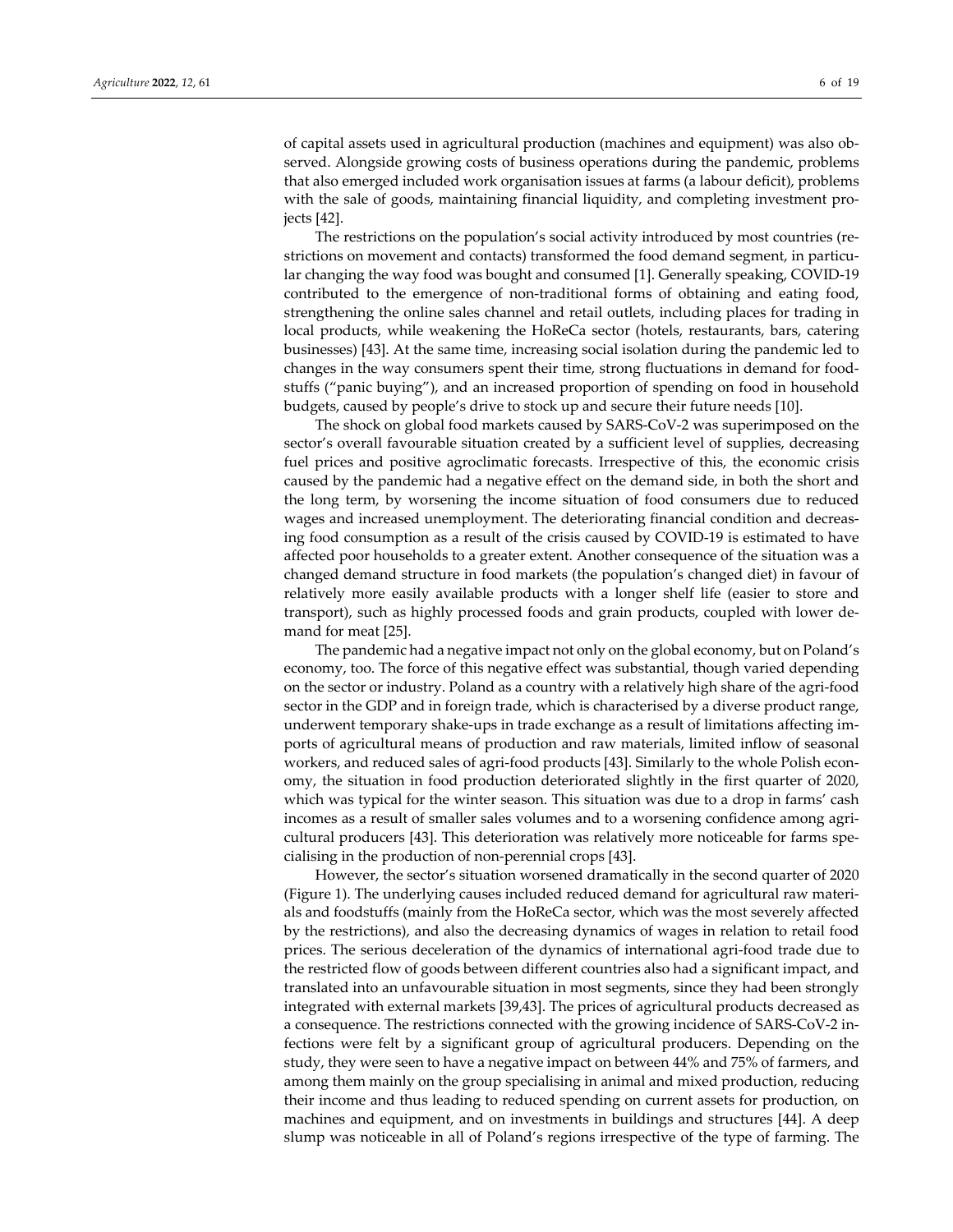relatively greatest slowdown was reported on farms growing perennial plants (economic situation index down by 15.6 points). The situation was not improved by the seasonal rise in fruit, vegetable and potato prices. The fulfilment of orders for fruit deliveries (especially apples) was impeded by a shortage of workers, many of whom had returned to Ukraine for fear of the pandemic [45].



**Figure 1.** Economic effects of the COVID-19 pandemic on Polish food producers in 2020. \* The indicator reflects the economic situation in agriculture and in selected types of farming. Source: own compilation based on data [43].

The third quarter of 2020 brought a partial recovery that made up for the losses of the previous period. The economic situation in food production was influenced not only by the lifting of restrictions, but also favourable weather and the transferred effects of trade turnover revival from February and March [43]. Relatively speaking, the improve‐ ment of the situation mainly applied to farms specialising in non-perennial crops (economic situation index up by 18 points). Agricultural raw material and product prices were seen to increase, especially those for fruit and vegetables. The market disruptions were partially evened out by growing demand for food on the domestic market, less restrictive access of foreign nationals to the Polish labour market, and intensifying exports.

The last three months of 2020 brought another deterioration of the economic situation for agricultural producers, mainly as a result of the worsening public confidence, which was closely linked to the second wave of the pandemic and a return to harsher restrictions in socio‐economic life (Table 2). Regardless of smaller demand for food from the HoReCa sector, the producers of these goods, like other farmers, reported relatively high cash incomes as a result of favourable purchase prices, which were increasing thanks to growing domestic consumer demand and international demand (Figure 1) [43].

Despite the negative economic effects caused by the pandemic in 2020 for food producers, the financial situation of households in Poland slightly improved. Although households gained higher incomes than in 2019, they limited the scale of their spending due to the crisis. In real terms, households' expenditures on consumer goods and services were lower by 6.2% [44]. However, the expenditures on food and non-alcoholic drinks have increased. Their share in total expenditures increased by 2.6 p.p., i.e., from 25.1 to 27.7% [44]. At the same time, during the first year of the pandemic in Poland, there was a change in the frequency, volume and structure of purchases made by households. For instance, there was an increase in the consumption of most food staples, relatively most flour (by 18.6%), butter (by 14.1%) and cheese and cottage cheese (by 6.6%). Expenses on food services decreased by 26.7%, which resulted from the closure of restaurants [44].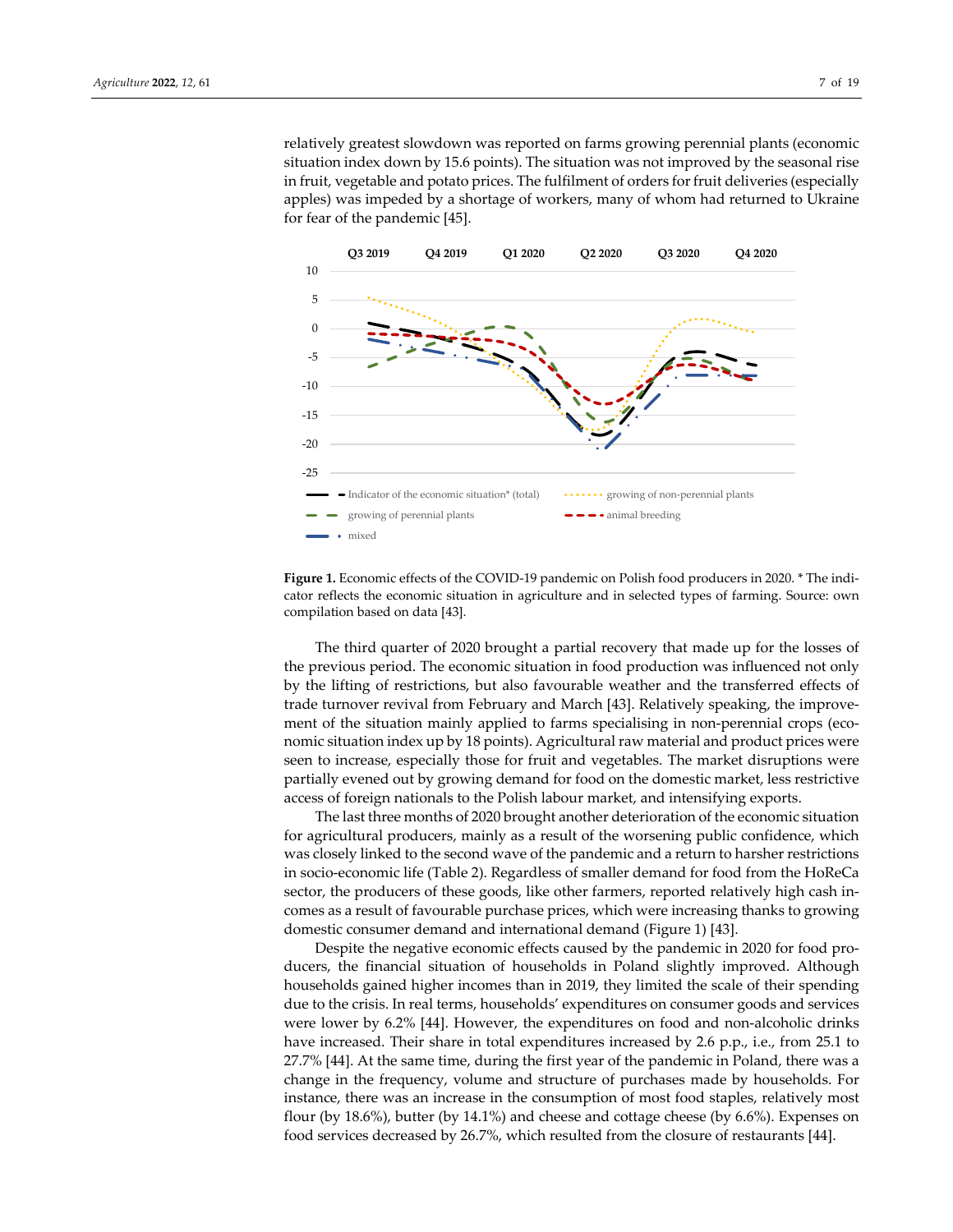| <b>Specification</b>                 | O1 2020 | O2 2020 | O3 2020 O4 2020 |      |
|--------------------------------------|---------|---------|-----------------|------|
| Average number of new COVID-19 cases |         | 353     |                 | 1308 |
| Stringency Index *                   | 16.6    | 72 4    |                 | 634  |

**Table 2.** Dynamics of new COVID‐19 cases and the relevant policy responses in Poland.

\* Average value of the Stringency Index, i.e., a composite measure based on nine policy indicators which record information on countries' containment and closure policies, rescaled to a value from 0 to 100  $(100 = \text{strictest})[46]$ .

### *4.3. Legal and Institutional Effects of the COVID‐19 Pandemic for the Polish Food System*

The COVID‐19 pandemic completely changed the legal and institutional conditions in which businesses, employees and consumers functioned. In the face of the risk of infection to their citizens, most countries in the world, including Poland, decided to take ex‐ traordinary action, among other things freezing the economy (lockdowns) as an element of public crisis management [47]. The essence of this type of action, which was motivated by the exceptional situation (a state of higher necessity), lay in granting public authorities additional prerogatives while also restricting the scope of and rights related to individual freedom, e.g., the right to move around, ownership rights, and the right to pursue business operations. These measures came in the form of ordinary legal means and included regulation by acts of law and the relevant directives issued on their basis [47–49]. Such normative acts became the legal basis for fighting the epidemic (a directive of the govern‐ ment minister for health introduced particularly drastic restrictions of freedom and constitutional rights by regulating issues reserved for acts of law).

In connection with the first wave of the pandemic, a state of epidemic danger was introduced in Poland as of 12 March 2020 (changed into a state of epidemic a few days later), which was connected with border traffic checks . Border checks on the internal borders of the Schengen Area were lifted as of 13 June 2020, including sanitary checks and mandatory quarantine. However, restrictions on entering Poland and mandatory quaran‐ tine were upheld for citizens of third countries. Harsher restrictions on socio‐economic life started being reintroduced in August (the COVID‐19 "second wave"), but they only covered individual powiat/county units depending on the intensity of new cases. Coun‐ ties were divided into two zones, yellow and red, each with a different range of restrictions. As the number of new cases increased all over the country, on 24 October 2020 the whole of Poland was covered by the restrictions applicable to red zones (Table 2). As a result of continued high numbers of COVID‐19 new cases and deaths, restrictions in social and economic life continued until the end of 2020.

The aim of special legislative measures introduced in Poland starting from March 2020, their restrictiveness changing depending on the scale of infections and deaths, was to limit the spread of the disease and protect public health (Table 2). Frequent and hasty amendments made to laws and directives aimed at implementing measures to fight the pandemic only increased the institutional and social chaos, and suggested a lack of public administration bodies' coherent concept for alleviating the symptoms of the crisis [50,51]. The norms in force in connection with the COVID-19 pandemic might be divided into universally binding regulations and recommendations, and guidelines targeted at specific entities in the socio-economic system. In both cases, they mostly involved various dos, don'ts and restrictions [52]. The new and frequently amended regulations affected the modes, forms and types of operation of all entities within the food system in Poland, start‐ ing with suppliers of means of agricultural production, through agricultural producers, transport and logistics, buyers of agricultural raw materials and products, to trade busi‐ nesses, as well as influencing food consumer behaviours.

The functioning of all the actors of the food chain was significantly affected by regulations that were aimed at fighting and containing the COVID‐19 pandemic and restricted trans-border traffic between Poland and other countries. Restrictions on cross-border traffic involving non‐EU member states, especially Ukraine, had particularly unfavourable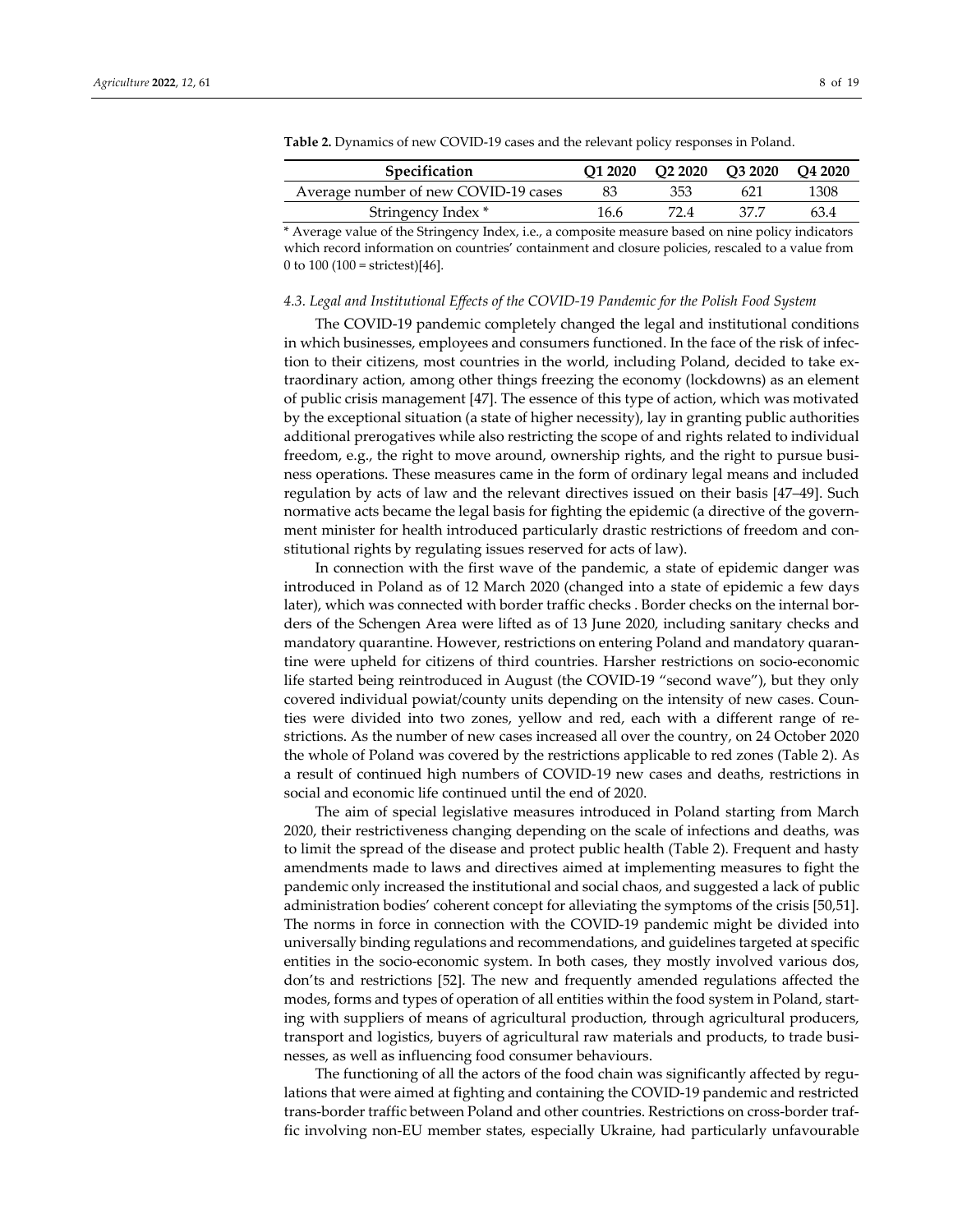effects because they reduced the mobility of employees. Poland's borders were closed. Those who had been allowed to cross the border included citizens of other countries who had a Polish work permit. However, when a state of epidemic was introduced in Poland (March 2020) and an extraordinary situation was announced in Ukraine, the visa‐issuing procedure for Ukrainian citizens wishing to enter Poland was suspended. It was resumed from the end of April [53]. The pandemic also caused problems with the international flow of goods important for the agri‐food sector's functioning. One measure that made things much easier for suppliers of such goods within the EU was the "green corridors" enabling border procedures within the Trans‐European Transport Network (TEN‐T) to be simpli‐ fied and speeded up [54].

From the point of view of the food supply chain's functioning, one important factor was the pandemic-related extension of the sanitary service's prerogatives. In a situation of danger to public health, sanitary inspectorates could issue recommendations, guide‐ lines and decisions obligating various entities to undertake specific preventive or control measures, actions related to the distribution of certain products, and to cooperate with other public administration bodies.

In connection with danger to public health, on 16 April 2020 the Chief Sanitary In‐ spectorate (GIS) issued guidelines for farmers and plantation operators on measures to prevent the spread of SARS‐CoV‐2 [55]. Unlike the social distancing obligation introduced in the pandemic's early stages, the ban on movement did not apply, among others, to anyone moving around in order to pursue agricultural operations or perform jobs on a farm, nor to anyone performing tasks aimed at protecting and securing crops and farm produce. The otherwise required wearing of face and nose coverings did not apply to farmers during work on the farm and when remaining on private land around their home. On the other hand, if there were people from outside the family working on the farm, social distancing and protective coverings were required. The sanitary service's guidelines also included a ban on working on farms for anyone who was sick or showed symptoms of sickness as well as the obligation to maintain proper hand hygiene, apply hand disin‐ fectants frequently, maintain proper airway hygiene, wash and disinfect work surfaces where food was produced, observe one's own health and act appropriately if symptoms appeared.

Additionally, in connection with the pandemic, on 8 and 25 May 2020, the sanitary service and the Ministry of Rural Development and Agriculture simultaneously issued guidelines for agricultural producers who employed foreigners [56]. The new procedures aimed to guarantee the safety of seasonal workers and farmers, enable foreign workers to complete a 14‐day quarantine, guarantee their safe work and stay in Poland, and also en‐ sure stable production on farms.

The conditions under which sites for selling agri‐food products, such as marketplaces and bazaars, could function were very important for the operations of agricultural pro‐ ducers and for food deliveries directly to consumers. The sanitary service issued the rele‐ vant guidelines for marketplace and bazaar operators on 25 March 2020 [57]. These mainly required site managers as well as food producers and vendors to follow rigorous hygiene rules.

Dealing with the outbreak of the COVID-19 pandemic, the public authorities obligated businesses with employees, including entities from the food sector, to ensure ap‐ propriate distances between work stations and provide personal protection relevant for fighting the epidemic [58]. Special guidelines recommended by WHO for food sector businesses were announced as well [59]. These guidelines were aimed at preventing the spread of COVID-19 in food industry workplaces, among other things by the use of gloves, physical distancing, following specific procedures if infection was established, and following practices recommended for shops and the transport sector. Other actions undertaken by the sanitary service included the publication of information and warnings important for the functioning of food deliveries in Poland (e.g., encouraging health‐pro‐ moting behaviours, warning against foodstuffs allegedly protecting people from SARS‐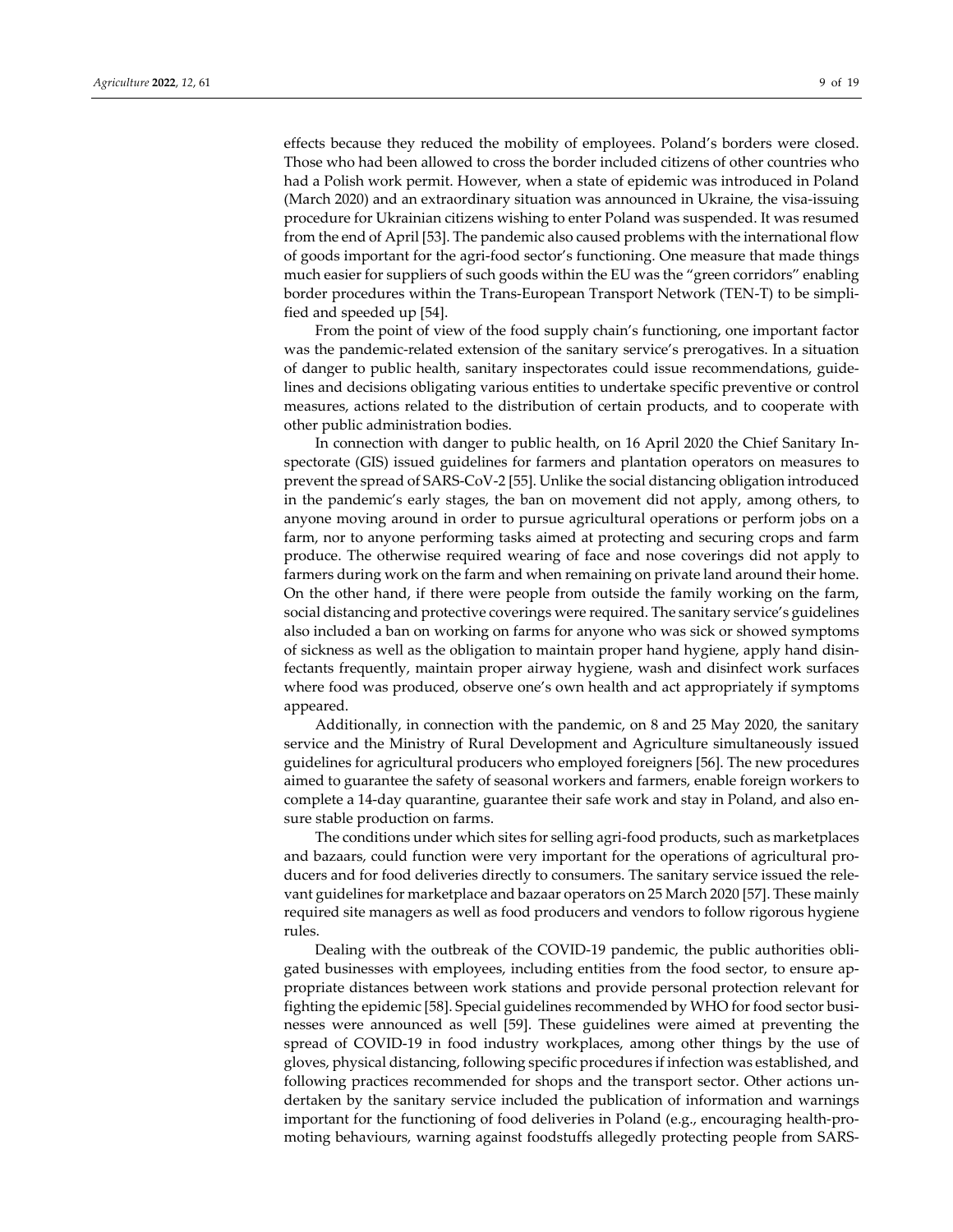CoV-2 infection and contributing to curing COVID-19; information on the European Food Safety Authority's stance suggesting a lack of evidence that food might be a source or indirect link in the chain of virus transmission).

The outbreak of the COVID-19 pandemic and the closure of the economy caused restrictions in the work of institutions and public administration bodies responsible for the functioning of organisations important for the operations of agri-food businesses, including agricultural producers. Early on in the pandemic, such institutions suspended direct visits from clients, recommending remote contacts, e.g., by telephone or email. When the number of new cases stabilised (May/June), direct visits were resumed, but under a strict sanitary regime.

The response to the pandemic in Poland was not limited to the public authorities' measures aiming to prevent, counteract and fight the spread of the virus. A number of interventions and changes were also undertaken to support the economy and its individual sectors. The predicted unfavourable effects of the pandemic on the agri‐food economy and food supply chains, in the form of a wave of bankruptcies and growing unemployment, induced the public authorities to intervene. Many countries around the world responded to the pandemic by launching special aid for this sector. The most important support mechanism for the whole economy in Poland, including the agri-food sector, was a project called the Anti-Crisis Shield. Under this mechanism, measures adopted exclusively for entities operating in the food supply chain were varied and included social in‐ surance premium exemptions, employment subsidies, controlled wholesale and retail prices and margins, tax breaks, deductions of taxpayers' losses incurred as a result of the pandemic in 2020 from their income for 2019—on condition that their income had de‐ creased by at least 50%, support in employing workers (exemption from paying their so‐ cial insurance premiums), the extension of foreigners' residence and work permits for the duration of the epidemic, easier access to e-administration services, postponed loan instalment payments, preferential credit and loan terms, measures increasing work time flexibility for entrepreneurs operating in the agri-food sector.

#### *4.4. Social Effects of the COVID‐19 Pandemic for the Polish Food System*

In the social aspect, the COVID‐19 pandemic is observed to have had a number of negative effects on the food supply chain, the most widespread and acute being a shortage of labour and reduced food security. Health problems coupled with restrictions on the movement of employees caused at least a temporary shortage of labour in every component of the food chain. Research shows that this led to especially serious disruptions in animal breeding, horticulture, and grain processing, i.e., segments that are among the most labour-intensive [60]. The shut-down of production in various areas of the economy resulted in the loss of jobs by a large group of the population, with an estimated 660,000 people losing their jobs in Poland in the first three months of the pandemic [61]. Consequently, the number of people who lost their financial liquidity also grew, pushing them to the brink of poverty and jeopardising their chances of satisfying even basic needs re‐ lated to proper nutrition during the pandemic. Moreover, access to food also worsened due to the restrictions on movement, potentially leading to a serious decrease of food se‐ curity for some social groups, i.e., the elderly, the less wealthy, those living in smaller, poorly equipped and more isolated localities. In addition, during the first lockdown, Polish people listed the following as being the most difficult for them: the necessity to stay home (48%), not being allowed to enter forests and parks (45%), and the necessity to wear face masks (44%). As less important limitations, respondents mentioned the closure of most shops (25%) and the closure of clubs and restaurants (22%) [62]. The unusual situa‐ tion also caused a change in the attitudes and behaviours of consumers and food produc‐ ers.

One might distinguish several key consumer attitudes that emerged in the pandemic: (1) the group fearful of the pandemic and the virus itself went on impulsive, big shopping sprees in the early stages of the lockdown, to get a grip on their fears; (2) forced to limit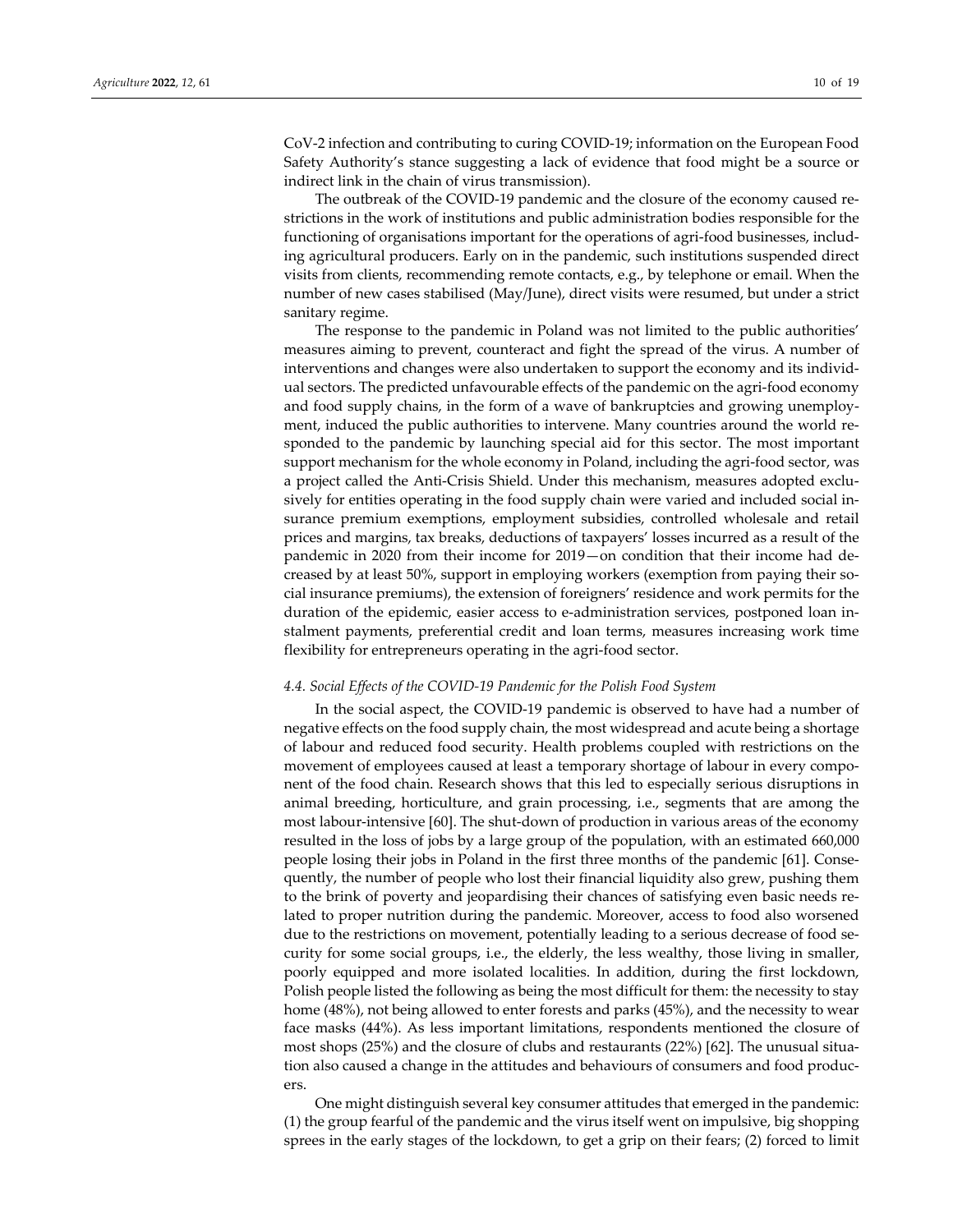eating out, some consumers started cooking at home more often; (3) sales of plants increased, including herbs and vegetable seedlings, which could be explained by a growing interest in growing food at home (controlled, safe, readily available) as well as people's need to arrange a green space around themselves (giving them a sense of being close to nature) [20].

People with higher incomes showed an increased interest in growing their own food and buying larger amounts of fruit and vegetables. Since the authorities recommended a minimal number of visits to retail outlets (especially over long distances), the number of people making their purchases at local shops increased [20]. In the longer term, these be‐ haviours could turn out to be just temporary, as a direct effect of the pandemic situation. Some changes, however, e.g., increased online purchases, could change consumers' food supply patterns permanently. Those among the population who had not previously been involved in virtual shopping, but now were forced to considerit by the lockdown and fear of infection, might have developed new skills in the present situation and come to see the advantages of using this alternative form of buying what they need.

In the first half of 2020, over 3000 new online shops emerged in Poland. The country is among the leaders in online shopping. The Chamber of the Electronic Economy's research shows that 14% of internet users buy food online [63]. According to internet users, the food sector coped best with the pandemic situation and the restrictions it involved. A similar trend is observed among farmers, given that the group of producers offering and selling food online is growing steadily. It is still too soon to speak of the full implementa‐ tion of technical or social innovations responding to the crisis caused by the pandemic. Nevertheless, some interesting trends have been observed, revealing the directions in which Poland's food sector will develop. A comparative study of three countries shows that—unlike Italy—the United States and Poland saw an increased interest in local food during the lockdown [64]. According to research carried out in connection with the pre‐ sent report, farmers who had not used online sales tools before did not attempt to go in this direction by themselves, but new entities appeared or existing ones developed to sup‐ port farmers in reaching consumers directly. One reason why farmers showed little online activity was that there can still be problems with internet access in Poland—84% of rural households had internet access in 2019—and with the quality and capacity of internet services [65].

One way that agricultural producers and food consumers could be connected in Po‐ land during the pandemic was via the "Polish e-Bazaar" web portal (www.polskiebazarek.pl, accessed on 2 August 2021) [66]. Another new project connecting big‐city consum‐ ers and producers was KARMNIK, an internet platform delivering foodstuffs from a very specific region, i.e., Podlasie and eastern Mazovia, while also promoting its own local product brand (Figure 2). This was an interesting example of activity serving to shorten the supply chain and supporting the (territorially strictly defined) production of quality local food. KARMNIK's founders say that the spark to undertake this kind of project was COVID‐19, which they consider to be a time when people started getting more interested in food, "entered the kitchen" and at the same time were unable to eat out. One of the project's initiators had lost her job elsewhere, which became an additional incentive to move into new areas.

Producers themselves pursued varied and innovative activities with the aim of reaching consumers directly. One option was to run a Facebook fan page showing what was going on at the farm, in detail and on a day‐to‐day basis. This is a way to build producer– consumer relationships based on trust and full reliability, even during a pandemic. One example of such activity was a farmer breeding free‐range chickens: via Facebook, she posted regular updates on what was happening at her henhouse and what she was feed‐ ing her chickens (Figure 2). This gave consumers the feeling that they knew exactly what kind of product they were buying and could contact the producer directly. An idea currently being tested at a cooperative called Spółdzielnia Ostoja is innovative on a large scale. It is a system of "vegemats", i.e., parcel lockers meeting the requirements for storing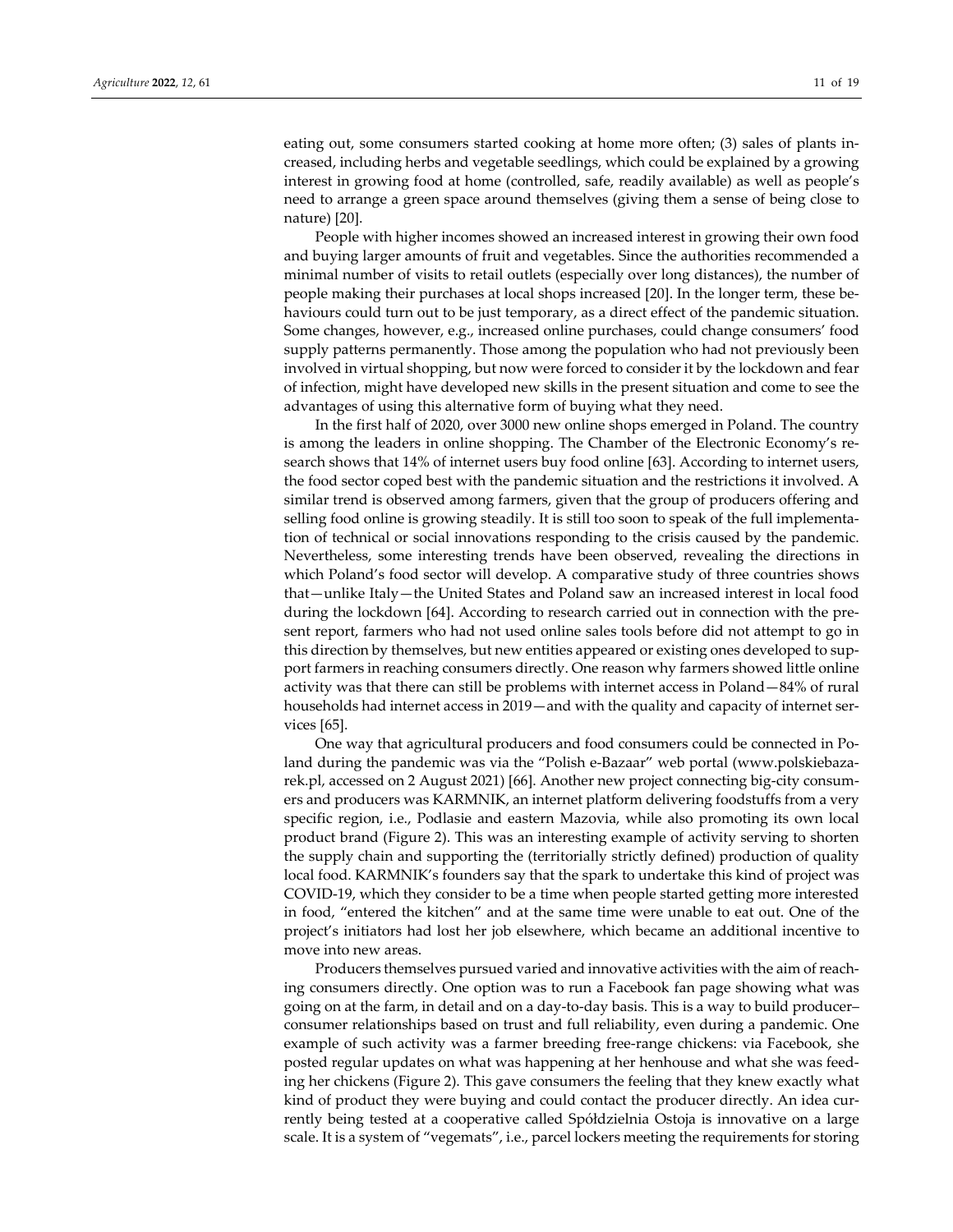organic vegetables [67]. This is a good solution for a time like the pandemic, when people have to limit social contacts, because product ordering and delivery is contact free (Figure 2).

The founder of the web portal My Zbieramy [68], which hooks up farmers and fruit growers with customers who are willing to pick their purchases themselves and pay less than at the greengrocer's or the supermarket, saw it as a way of resolving the growing problem of a labour shortage. This project enabled less food to be wasted, brought savings for the consumer pickers, and enabled farmers to gather at least part of their crop. The project had an educational aspect as well. In addition, farmers proposed overnight stays or promoted attractions on their farms in their ads. "Both parties see actual people in each other, and not just boxes with anonymous goods", the portal's founder has remarked [69].



**Figure 2.** Examples of social initiatives within the food supply chain during the COVID‐19 pandemic in Poland (KARMNIK on the left and Spółdzielnia Ostoja on the right). The source of picture on the left is: https://www.facebook.com/agrosokolowska (accessed 12 December 2020) and the source for the picture on the right: https://ostojanatury.pl/bio‐hub/ (accessed 29 December 2021).

Analysing the social effects of the COVID‐19 pandemic, it is necessary to draw atten‐ tion to the problems that some consumer groups (social groups) have with obtaining food, i.e., to maintaining their food security. The number of food insecure people increased globally during the pandemic [70]. This was also the case in Poland: one study [71] shows that the number of people declaring they are sometimes short of money to buy food grew during the pandemic. However, we also know that both big and small food producers joined in projects supporting those most affected by the pandemic, i.e., the elderly as well as healthcare workers. For example, the Wzywamy Posiłki initiative distributed 220,000 meals among hospital employees in the first six months of the pandemic. Food support was provided to over 10,000 senior citizens in the same period.

# **5. Discussion**

The COVID-19 pandemic changed the functioning of the entire food system in Poland as well as the whole world [71,72]. The closure of the economy and the resultant economic slump, restrictions on international trade and halted demand for goods were factors with a negative impact on the financial foundations of domestic agricultural pro‐ ducers, the processing industry, transport, energy and trade businesses [73]. The long‐ observed deficit of workers, especially in seasonal primary production, was exacerbated in the new situation. Serious challenges included adjusting to various sanitary norms, which were introduced and frequently changed by the public authorities, and to work and production organisation guidelines, but also upholding and rebuilding existing and establishing new business relationships. Another difficult test was finding the right re-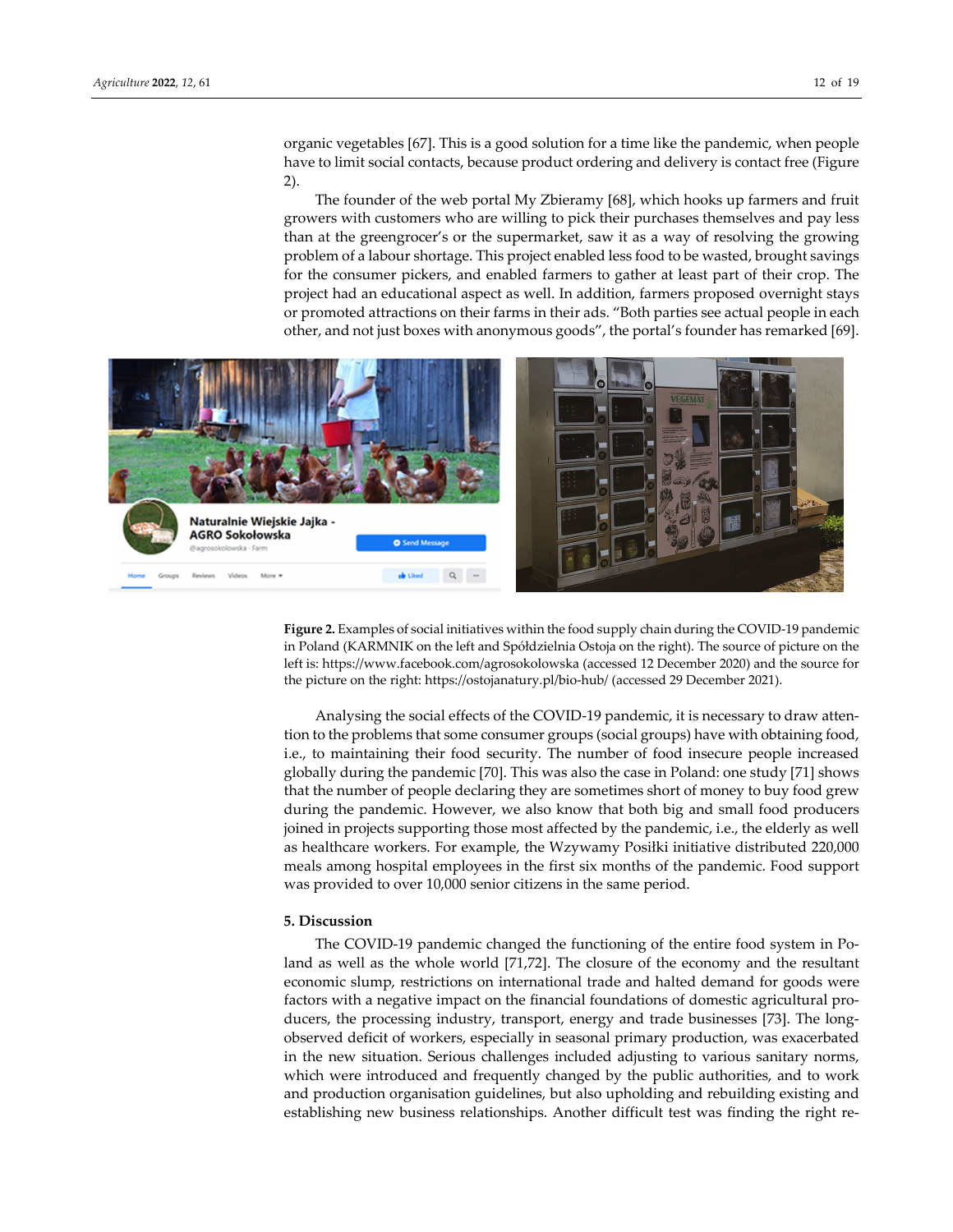sponse to strongly fluctuating domestic demand and to the changing shopping behaviours of food consumers. The present analysis of information related to the functioning of the agri‐food sector during the COVID‐19 pandemic in Poland has shown the sector to have been relatively resistant to the crisis.

From the perspective of food chains, the experiences gathered during the pandemic should be an important point of reference for the coming years in the implementation of the EGD, and especially the Farm to Fork Strategy. The pandemic has shown how im‐ portant shortening the food chains is for the food system's sustainability (in every aspect) and resilience. As the research cited here shows, in a crisis situation, short food chains turned out to be better and more resilient from the point of view of consumers and farmers alike.

The sense of danger connected with the new virus increased demand for quality food, which also includes food produced with less pesticides. The growing need for this kind of food is compatible with another important objective of the strategy under discussion, i.e., limiting the use of pesticides and artificial fertilisers.

Achieving most of the goals of the Farm to Fork Strategy, including increasing the acreage dedicated to organic farming, requires a substantial workforce. The results of our analyses show that even today, the availability of agricultural workers is a serious prob‐ lem that will only increase over time and with successive stages of the European Green Deal's implementation. It is therefore necessary to support the employment of seasonal workers from outside the EU.

As the data cited in the present paper show, the financial results (income situation) and mood of domestic agricultural producers worsened in the second quarter of 2020, i.e., the time of the first lockdown and the introduction of government restrictions on the economy. The sector saw an improved economic situation and made up for part of its losses in the next quarter. This was the result of completed transactions that had been suspended due to the pandemic, cleared international trade channels and the inflow of workers from neighbouring countries, an easing of previously imposed economic restrictions and, to the least extent, the public authorities' launch of indirect and direct support for agricultural producers.

According to the data and information analysed here, the COVID‐19 pandemic brought mostly negative as well as, much less often, neutral effects for operations conducted by individual entities within the food system. First of all, the coronavirus situation significantly increased people's uncertainty, not only in relation to their personal situation and fears for their own health and that of their families and employees, but also in relation to their jobs and making a living. Secondly, the most painful effect of the pandemic for food producers was the reduced availability of workers, including the services of seasonal workers. A great many entities in the food chain were dependent on workers from Ukraine, whose shortage was especially acute between March and May 2020. Seriously limited access to labour translated into financial losses stemming from reduced or de‐ stroyed agri‐food crops. The problems declared by businesses from the food supply chain also included decreasing demand for their products and problems with liquidity caused by delayed payments from buyers. Low level of cooperation between farmers has been another factor hindering the operation of food systems during the pandemic crisis.

It is worth noting that the negative consequences of the pandemic did not affect all the elements of the system in the same way. Relatively more strongly negative effects of the pandemic and its restrictions involved those entities whose increased need for work‐ ers fell on spring 2020 or whose labour needs were relatively constant. At the same time, regardless of the scale of agricultural production, a relatively more favourable financial and market situation in the pandemic was noted when entities used diverse sales channels fortheir products, and especially if they were involved in direct sales of food to consumers and in processing their farms' own produce.

Available research and an analysis of the literature help indicate effective ways for the food system's actors to deal with the changing socio‐economic situation (best practice)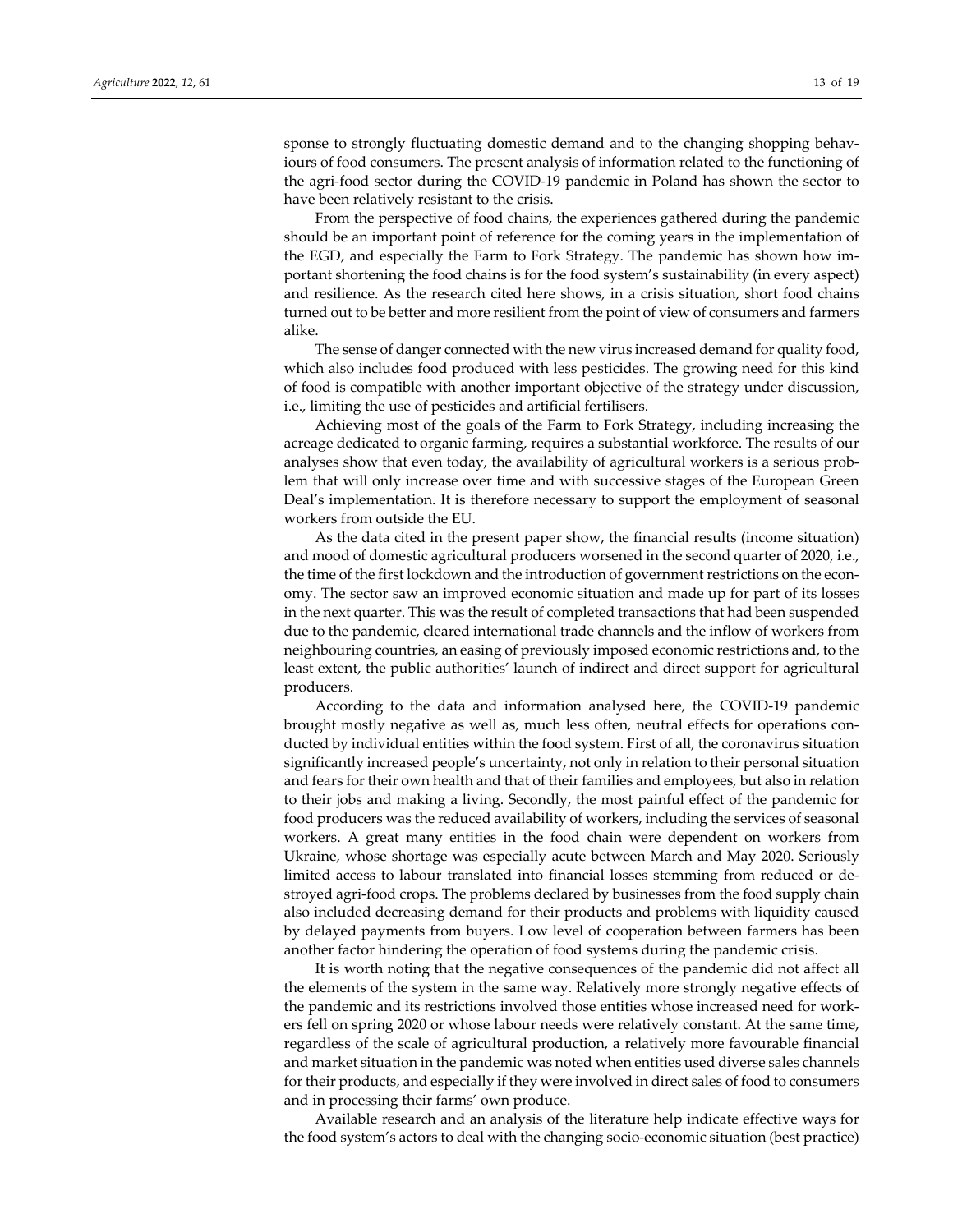during the COVID-19 pandemic, including various institutional social and economic barriers/restrictions emerging as its consequence. They include the following:

- Establishing, maintaining, developing and shortening direct relations with food consumer customers;
- Increasing the added value of offered products by increasing their health benefits, specifying production locations (local product), highlighting the products' flavour value, producing food in an environmentally friendly way (certified organic food);
- Diversifying the channels and ways of selling products (middlemen, processing businesses, wholesalers and retailers, own sales outlets, including online shops);
- Pursuing a pro-employee hiring policy (e.g., appropriate wages, good work conditions, maintaining long‐term relationships with employees);
- Launching food deliveries directly to customers (food boxes);
- Following sanitary norms related to the pandemic during food production, such as social distancing, disinfection, wearing mouth and nose coverings, quarantine, extended work hours and shift work as well as increasing the emphasis on compliance with food safety and work safety rules.

The cited best practice examples have contributed to food system entities in Poland building resistance to crises similar to the COVID‐19 pandemic. At the same time, they suggest there is a need to develop a varied range of activities, through both top‐down actions (by national‐level institutions) and grassroots activity at the producer and local food system levels, with the aim of increasing their stability and adaptability. Such new activities might include:

- Social innovations related to work style and forms of employment, but also projects supporting the most disadvantaged social groups (e.g., the elderly, the poor);
- Technological innovations improving the standard of hygiene at food supply, pro‐ duction, distribution and consumption sites;
- e-technology innovations enabling full producer confidence to be built in a way allowing customers to gain an insight into the entire chain of production;
- e‐commerce innovations involving the use of new technologies, not only at the stage of selling to the end customer, but also at the middleman and producer stages;
- Innovations in e‐communication between public offices/institutions and farmers, e.g., introducing digital reporting.

The data analysis outlined in the present paper has enabled the authors to draw up some preliminary recommendations for public institutions involved in the functioning of Poland's food system, including the government, ministries, public bodies, local govern‐ ments, and agricultural consultancy centres. The focus is on developing relatively more optimal institutional conditions for the operations of agricultural producers during a so‐ cio‐economic crisis like the COVID‐19 pandemic:

- Providing support in finding workers for food sector businesses, both domestically and internationally, including improving agricultural employees' work and living conditions; one major form of aid for the sector is for the government to cover the costs of coronavirus testing among agricultural producers' workers; promoting vac‐ cinations, developing clear and simple procedures and instructions for foreign work‐ ers on the possibilities and terms of working on Polish farms;
- Gathering, organising and efficiently distributing information on the legal conditions of running farms and other entities in the food supply chain during times of sudden and powerful social, climate and market changes, e.g., a pandemic; as research shows, the actors of the food supply chain were disoriented by various restrictions related to the spread of the virus, which were frequently changed (e.g., the rules and possibilities of inviting and employing seasonal workers from other countries, rules of quarantine, testing of workers to check for coronavirus infection);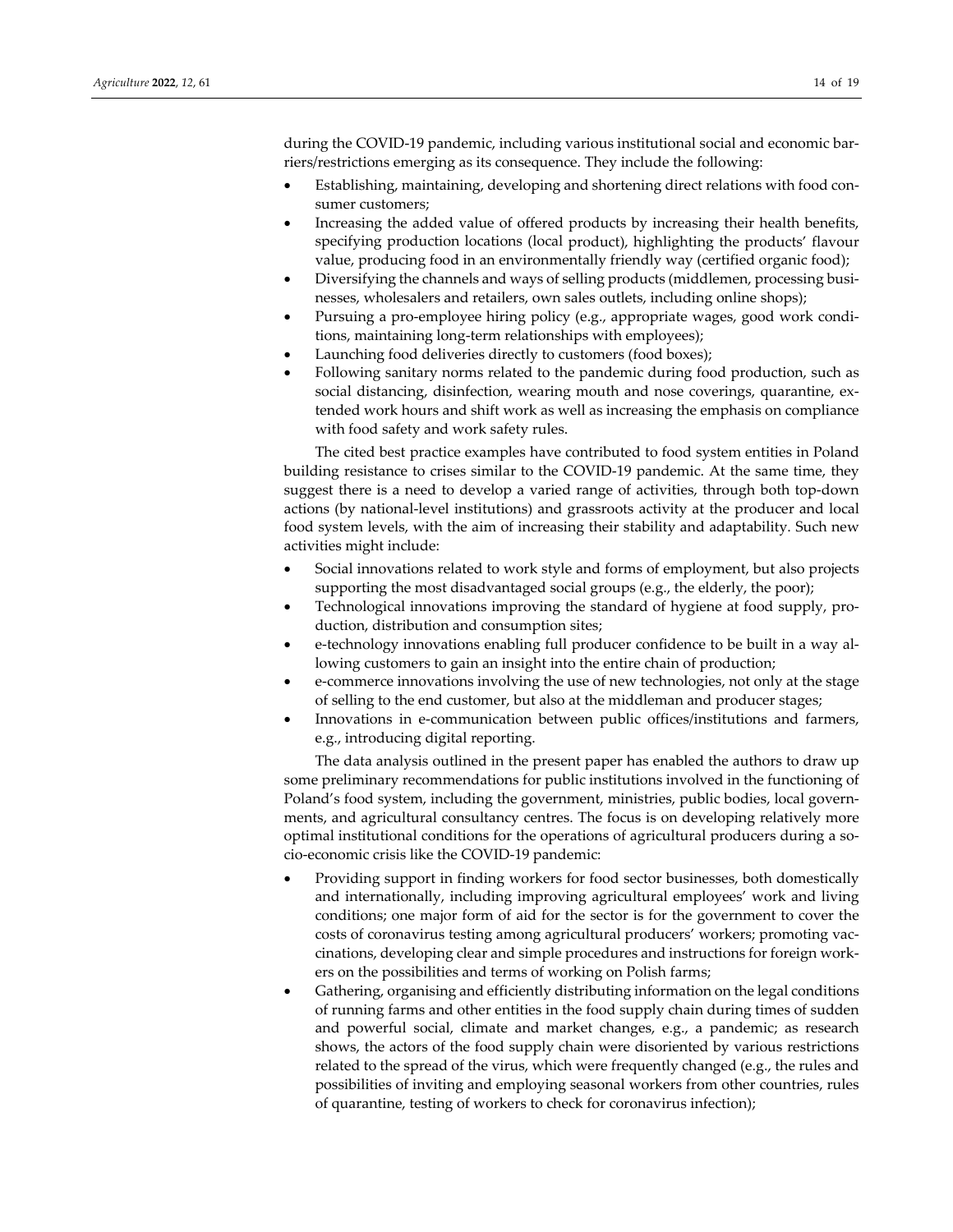- ering of required documentation; Disseminating information on the conditions, possibilities and ways of conducting direct sales of agri-food products (including processed foods) and the potential economic benefits of such sales methods;
- Disseminating economic knowledge related to new economic models of running businesses, focused on selling food directly to consumers, among other options, and highlighting the vision and goals of such operations, using the internet, digital technologies and new product delivery methods;
- Disseminating knowledge on soft skills in management and marketing related to building deep and long‐term relationships with customers and with employees;
- Supporting the formation of direct sales sites such as marketplaces as well as, for example, parcel locker systems adapted to the requirements of food sales, supporting the development of e‐commerce innovations related to food trade and processing;
- Continuously improving agricultural consultants' competence in supporting farmers in the production of quality food, including organic food, and innovative methods of direct sales, and also in developing means and strategies of dealing with crisis situations; ensuring active consultants involved in rural development and focused in their work on teaching soft, market and marketing skills as well as skills involving ad‐ vanced internet technologies connecting producers and customers;
- Gathering examples of best practice in the production of quality food and in shortening food chains, and publicising them on the web;
- Facilitating and promoting the cooperative and/or producer group model of operation; organising training in soft skills, with the aim of overcoming any reluctance to undertake joint operations (teaching cooperation by showing examples and best practice);
- Educational campaigns to build awareness of the health and environmental benefits of organic food among consumers, including the youngest public.

## **6. Conclusions**

The period of turbulence caused by the effects of the COVID-19 pandemic has shown that short food supply chains are advantageous to consumers and producers alike, for economic as well as organisational reasons. The question of how to effectively implement the idea of bringing consumers closer to producers, which is desirable in the Farm to Fork Strategy, and how to improve food quality and safety and sustainability of the food sys‐ tem, requires further in‐depth studies and an evaluation of earlier findings. At the same time, it will be a serious challenge to make sure that, as food quality improves and environmental pressures on food production diminish, people in the EU and beyond are guar‐ anteed food security. The fact is, the crisis caused by the pandemic has led to an increase in the number of food insecure people in Poland and most other places around the globe.

Creating a climate neutral EU economy based on elements like sustainable agricul‐ ture and food chains and edible energy, as assumed in the EDG, requires the development of a number of instruments at the national as well as the EU level to ensure stable farmer incomes coupled with a significant decrease in the environmental costs of food produc‐ tion, processing and distribution. The way food systems functioned in Poland during the pandemic revealed the weakness of institutions from the broadly understood environ‐ ment in which agriculture operates, which might make it difficult to build and implement such regulations.

It has to be acknowledged that there are several limitations of our paper. First, we analysed situations that had been changing dynamically, in order to repeal the further dynamics of change. Hence, it would be worth turning again to food producers (farmers) and sellers with the question of how they perform after two seasons of COVID restrictions. We also present the analysis conducted for only one country—Poland. However, CEECs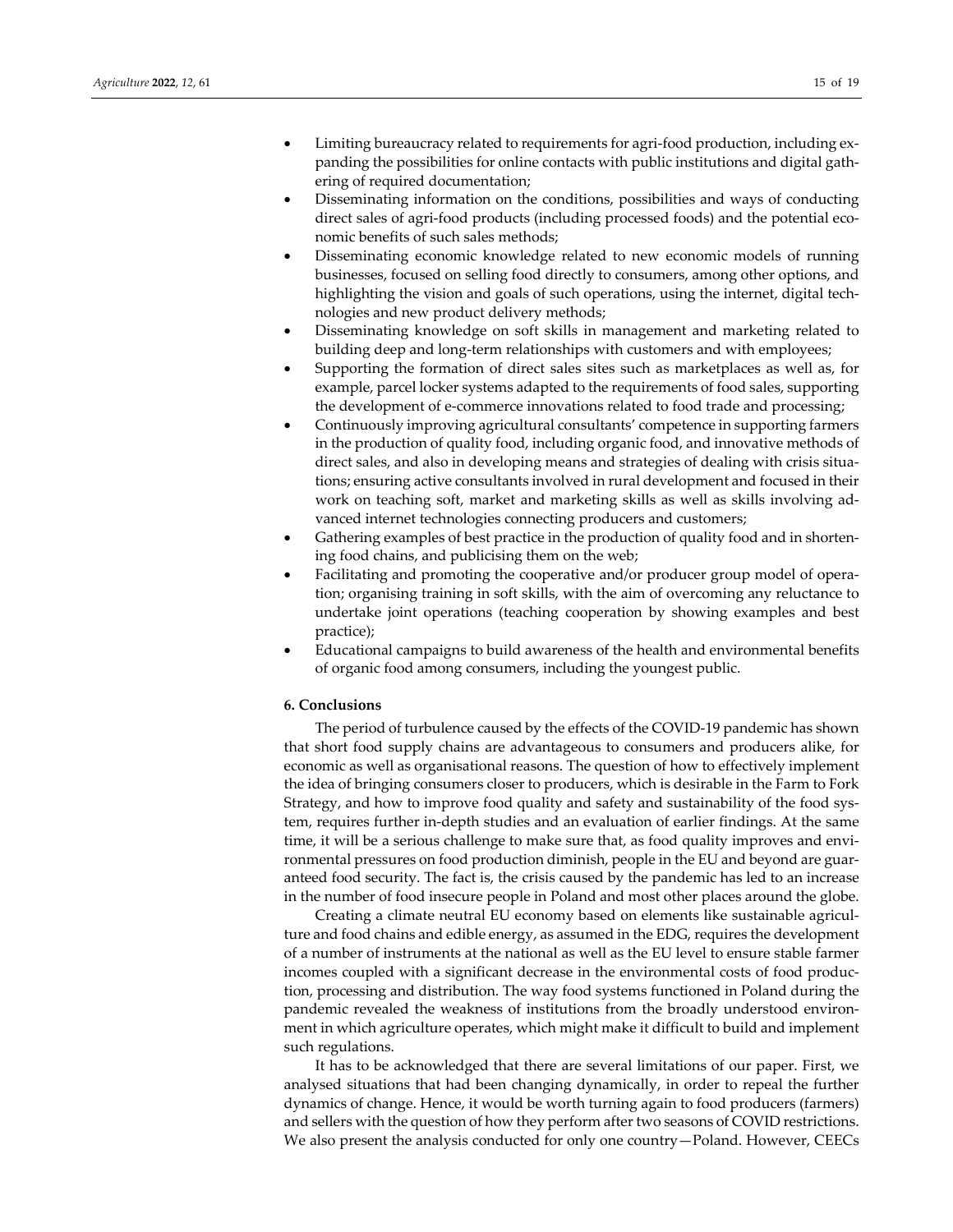are facing similar challenges within their food systems, and the recommendations provided in our paper might be especially useful for different food systems' stakeholders from this region.

**Author Contributions:** Conceptualisation: M.D.; methodology: M.D. and R.Ś.; formal analysis and investigation: M.D. and R.Ś.; writing—original draft preparation: M.D. and R.Ś.; writing—review and editing: M.D. and R.Ś.; funding acquisition: M.D. and R.Ś.; resources: M.D. and R.Ś.; supervision: M.D. and R.Ś. All authors have read and agreed to the published version of the manuscript.

**Funding:** The study was supported with European Union funds under Scheme II of Technical As‐ sistance "National Rural Network" (KSOW) of the Rural Development Programme for 2014–2020. The Managing Authority of the Rural Development Programme for 2014–2020 is the Minister of Agriculture and Rural Development. The European Agricultural Fund for Rural Development: Eu‐ rope Investing in Rural Areas. This study was also supported by Polish National Science Centre, grant number UMO‐2017/26/D/HS6/0083.

**Institutional Review Board Statement:** Not applicable.

**Informed Consent Statement:** Not applicable.

**Data Availability Statement:** Part of the data supporting the reported results can be found at https://ssl‐kolegia.sgh.waw.pl/pl/KAE/struktura/IRG/publikacje/Strony/Koniunktura‐w‐rolnic‐ twie.aspx (accessed on 10 August 2020).

**Acknowledgments:** The paper makes use of part of the results of research carried out by Fundacja Badań Wiejsko‐Miejskich RURall (Rural and Urban Research) and commissioned by the Agricul‐ tural Advisory Centre in Brwinów (CDR) in the project titled: "Developing a Research Tool and a Preliminary Analysis of the Process of Shortening the Food Supply Chain in the Context of the COVID-19 Pandemic", implemented as part of an operation of the Innovation Network in Agriculture and Rural Areas (SIR) called From Farm to Fork: Analysis of the Process. The authors wish to thank Adam Czarnecki, PhD hab., and Monika Stanny, PhD hab., for their input during work on the project.

**Conflicts of Interest:** The authors declare no conflict of interest.

### **References**

- 1. Guicide, F.; Caffera, R.; Morone, P. COVID 19, the food system and the circular economy: Challenges and opportunities. *Sus‐ tainability* **2020**, *12*, 7939.
- 2. OECD. Policy Responses to Coronavirus (COVID‐19) Food Supply Chains and COVID‐19: Impacts and Policy Lessons. 2020**.** Available online: http://www.oecd.org/coronavirus/policy‐responses/food‐supply‐chains‐and‐covid‐19‐impacts‐and‐policy‐ lessons‐71b57aea/ (accessed on 13 August 2021).
- 3. Gray, R.S. Agriculture, transportation, and the COVID‐19 crisis. *Can. J. Agric. Econ.* **2020**, *68*, 239–243. https://doi.org/10.1111/cjag.12235.
- 4. Fargnoli, M.; Lombardi, M. Safety Climate and the Impact of the COVID‐19 Pandemic: An Investigation on Safety Perceptions among Farmers in Italy *Safety* **2021**, *7*, 52. https://doi.org/10.3390/safety7030052.
- 5. Mattioli, A.V.; Sciomer, S.; Cocchi, C.; Maffei, S.; Gallina, S. Quarantine during COVID-19 outbreak: Changes in diet and physical activity increase the risk of cardiovascular disease. *Nutr. Metab. Cardiovasc. Dis.* **2020**, *39*, 1409–1417.
- 6. Sebastian, J. Crisis Communication Best Practices for Food Safety Professionals. 2020**.** Available online: https://www.foodqual‐ ityandsafety.com/article/crisis‐communication‐best‐practices‐for‐food‐safety‐professionals/ (accessed on 10 October 2021).
- 7. Aday, S.; Aday, M.S. Impact of COVID‐19 on the food supply chain. *Food Qual. Saf.* **2020**, *4*, 167–180. https://doi.org/10.1093/fqsafe/fyaa024.
- 8. OECD. The Long-Term Environmental Implications of COVID-19. 2021. Available online: https://read.oecd-ilibrary.org/view/?ref=1095\_1095163‐jpelnkdei2&title=The‐long‐term‐environmental‐implications‐of‐COVID‐ 19&\_ga=2.82618966.1988340634.1632295440‐1833682045.1632295437 (accessed on 21 October 2021).
- 9. Darnhofer, I. Farm resilience in the face of the unexpected: Lessons from the COVID‐19 pandemic. *Agric. Hum. Values* **2020**, *37*, 605–606.
- 10. Hobbs, E. Food supply chains during the COVID‐19 Pandemic. *Can. J. Agric. Econ. Rev. Can. D'agroeconomie* **2020**, *68*, 171–176.
- 11. EEA Report No 4/2019 (No 2019): Climate Change Adaptation in the Agriculture Sector in Europe 1994–2019. 2019. Available online: https://www.eea.europa.eu/publications/cc‐adaptation‐agriculture (accessed on 28 Ostober 2021).
- 12. Nyssen, C.; Jacobs, N.; Pushkarev, N. What has COVID‐19, Changed for the EU's Farm to Fork Strategy? *Euractiv.* 2020. Avail‐ able online: https://www.euractiv.com/section/agriculture-food/opinion/what-has-covid-19-changed-for-the-eus-farm-to-forkstrategy/ (accessed on 10 October 2021).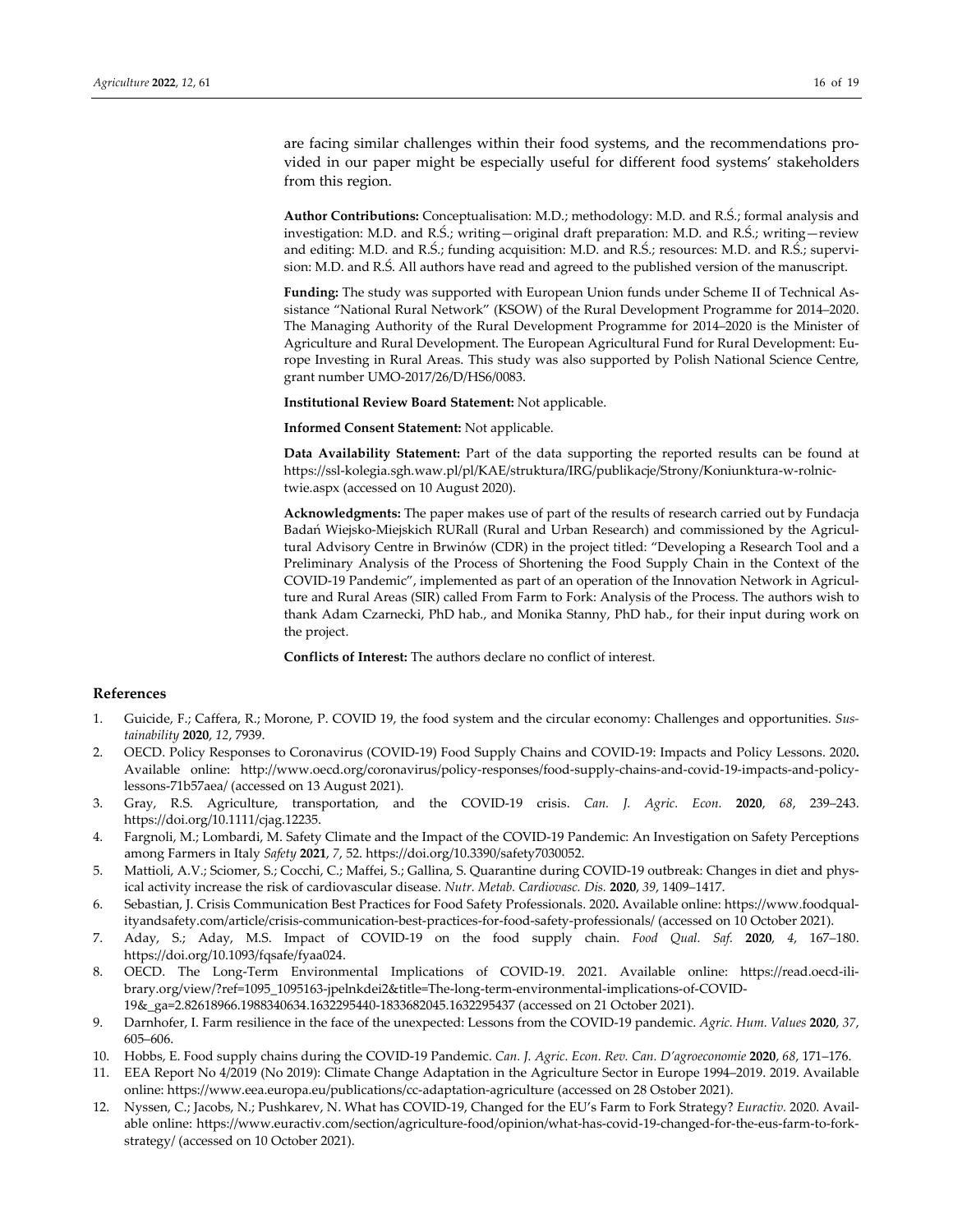- 13. European Green Deal The EU's Goal of Climate Neutrality by 2050. Available online: https://www.consilium.europa.eu/en/pol‐ icies/green‐deal/ (accessed on 10 October 2021).
- 14. SAPEA. Sustainable Food System for the European Union. 2020. Available online: https://www.sapea.info/topics/sustainable‐ food/ (accessed on 1 November 2021).
- 15. Zwolińska, J. Nasz Chleb Powszedni. Porozmawiajmy o Rolnictwie. 2021. Available online: https://pl.boell.org/pl/2021/07/19/debata‐o‐pakcie‐spolecznym‐dla‐polskiego‐rolnictwa (accessed on 10 October 2021).
- 16. Becchetti, L.; Piscitelli, P.; Distante, A.; Miani, A.; Uricchio, A.F. European Green Deal as social vaccine to overcome COVID‐19 health & economic crisis. *Lancet Reg. Health Eur*. **2021** *2*, 100032. https://doi.org/10.1016/j.lanepe.2021.100032.
- 17. Sanchez, E.N. Pandemic Reveals Weakness of EU Food System. *EU Observer*. 2020. Available online: https://euobserver.com/green‐deal/148076 (accessed on 19 October 2021).
- 18. Andreucci, M.B.; Marvuglia, A. Investigating, Implementing and Funding Regenerative Urban Design in a Post-COVID-19 Pandemic Built Environment: A Reading through Selected UN Sustainable Development Goals and the European Green Deal. **2021**, *15*, 395–413. https://doi.org/10.1007/978‐3‐030‐71819‐0\_22.
- 19. Rodríguez‐Pérez, C.; Molina‐Montes, E.; Verardo, V.; Artacho, R.; García‐Villanova, B.; Guerra‐Hernández, E.J.; Ruíz‐López, M.D. Changes in dietary behaviours during the COVID‐19 outbreak con‐finement in the Spanish COVIDiet Study*. Nutrients* **2020**, *12*, 1730.
- 20. EIT Food. Food Foresight: Impact of COVID‐19 on the Agri‐Food Sector in Central and Eastern Europe. 2020. Available online: https://www.eitfood.eu/projects/food‐foresight (accessed on 1 November 2021).
- 21. Pressman, P.; Naidu, A.S.; Clemens, R. COVID‐19 and Food Safety. Risk Management and Future Considerations. *Nutr. Today* **2020**, *55*, 125–128.
- 22. Chiwona‐Karltun, L.; Amuakwa‐Mensah, F.; Wamala‐Larsson, C.; Amuakwa‐Mensah, S.; Hatab, A.A.; Made, N.; Taremwa, N.K.; Melyoki, L.; Rutashobya, L.K.; Madonsela, T.; et al. COVID‐19: From health crises to food security anxiety and policy implications. *Ambio* **2021**, *50*, 794–811. https://doi.org/10.1007/s13280‐020‐01481‐y.
- 23. OECD. *Guidance on Sustainability Impact Assessment*; OECD Publishing: Paris, France, 2010. https://doi.org/10.1787/9789264086913‐en.
- 24. Rahman, K.F. 'Triangulation' Research Method as the Tool of Social Science Research. *Int. J. SME Dev.* **2012**, *1*. Available online: https://www.researchgate.net/publication/331645590\_ʹTriangulationʹ\_Research\_Method\_as\_the\_Tool\_of\_Social\_Science\_Re‐ search (accessed on 10 October 2021).
- 25. Schmidhuber, J.; Pound, J.; Qiao, B. *COVID‐19: Channels of Transmission to Food and Agriculture*; FAO: Rome, Italy, 2020.
- 26. Ministry of Agriculture and Rural Development. *Plan Strategiczny dla Wspólnej Polityki Rolnej na Lata 2023–2027*. Project; Ministry of Agriculture and Rural Development: Warszawa, Poland, 2021**.**
- 27. GUS. Sytuacja Gospodarstw Domowych w 2020 r. w Świetle Wyników Badania Budżetów Gospodarstw Domowych. 2021. Available online: https://stat.gov.pl/obszary‐tematyczne/warunki‐zycia/dochody‐wydatki‐i‐warunki‐zycia‐ludnosci/sytuacja‐ gospodarstw‐domowych‐w‐2020‐r‐w‐swietle‐badania‐budzetow‐gospodarstw‐domowych,3,20.html (accessed on 5 November 2021).
- 28. Zegar, J.S. *Kwestia Agrarna w Polsce*; IAFE‐NRI: Warsaw, Poland, 2018.
- 29. Zegar, J.S. Perspektywy gospodarstw rodzinnych w Polsce. *Probl. Agric. Econ.* **2019**, *3*, 31–53.
- 30. Górny, A.; Kaczmarczyk, P.; Szulecka, M.; Bitner, M.; Siedlecka, U.; Stefańczyk, A.; Okólski, M. *Imigranci w Polsce w Kontekście Uproszczonej Procedury Zatrudniania Cudzoziemców*; WiseEuropa, University of Warsaw, The Centre of Migration Research (CMR): Warsaw, Poland, 2018.
- 31. Wigier, M. Alokacyjne i Dystrybucyjne Dylematy Polityki Rolnej na Przykładzie Polskiego Sektora Rolno-Spożywczego w Okresie 1989– *2018*; IAFE‐NRI: Warsaw, Poland, 2019.
- 32. Szczepaniak, I.; Ambroziak, Ł.; Dróżdż, J. Wpływ pandemii COVID‐19 na przetwórstwo spożywcze i eksport rolno‐spożywczy Polski. *Ubezpieczenia W Rolnictwie Mater. I Studia* **2020**, *1*, 117–139.
- 33. Skawińska, E.; Zalewski, R.I. Activities of Food Retail Companies in Poland during the COVID‐19 Pandemic in the Context of Food Security. *Sustainability* **2020**, *13*, 7323. https://doi.org/10.3390/su13137323.
- 34. Łuczka, W.; Kalinowski, S.; Shmygol, N. Organic Farming Support Policy in a Sustainable Development Context: A Polish Case Study. *Energies* **2021**, *14*, 4208. https://doi.org/10.3390/en14144208.
- 35. Łuczka, W.; Kalinowski, S. Barriers to the Development of Organic Farming: A Polish Case Study. *Agriculture* **2020**, *10*, 536. https://doi.org/10.3390/ Agriculture10110536.
- 36. GUS. Statistical Yearbok of Agrictulture. Warszawa, 2020**.** Available online: https://stat.gov.pl/obszary‐tematyczne/roczniki‐ statystyczne/roczniki‐statystyczne/rocznik‐statystyczny‐rolnictwa‐2020,6,14.html (accessed on 5 September 2021).
- 37. Śpiewak, R.; Jasiński, J. Knowledge Transfer in the Organic Farming System: The Role of Agricultural Advisory System. *J. Agribus. Rural. Dev.* **2019,** *51*, 77–83. https://doi.org/10.17306/J.JARD.2019.01111.
- 38. EDP (European Data Portal). Shedding Light on Changing Consumer Behaviour with Economic Data. 2020. Available online: https://data.europa.eu/en/impact‐studies/covid‐19/shedding‐light‐changing‐consumer‐behaviour‐economic‐data (accessed on 2 November 2021).
- 39. Zalewski, A.; Piwowar, A. Światowy Rynek Nawozów Mineralnych z Uwzględnieniem Zmian cen Surowców i Bezpośrednich Nośników *Energii*; Monographs of the Multi‐Annual Programme no 80; IAFE‐NRI: Warsaw, Poland, 2018**;** p. 19.
- 40. International Trade Centre. *Unsung Heroes: How Small Farmers Cope with COVID‐19*; ITC: Geneva, Switzerland, 2020.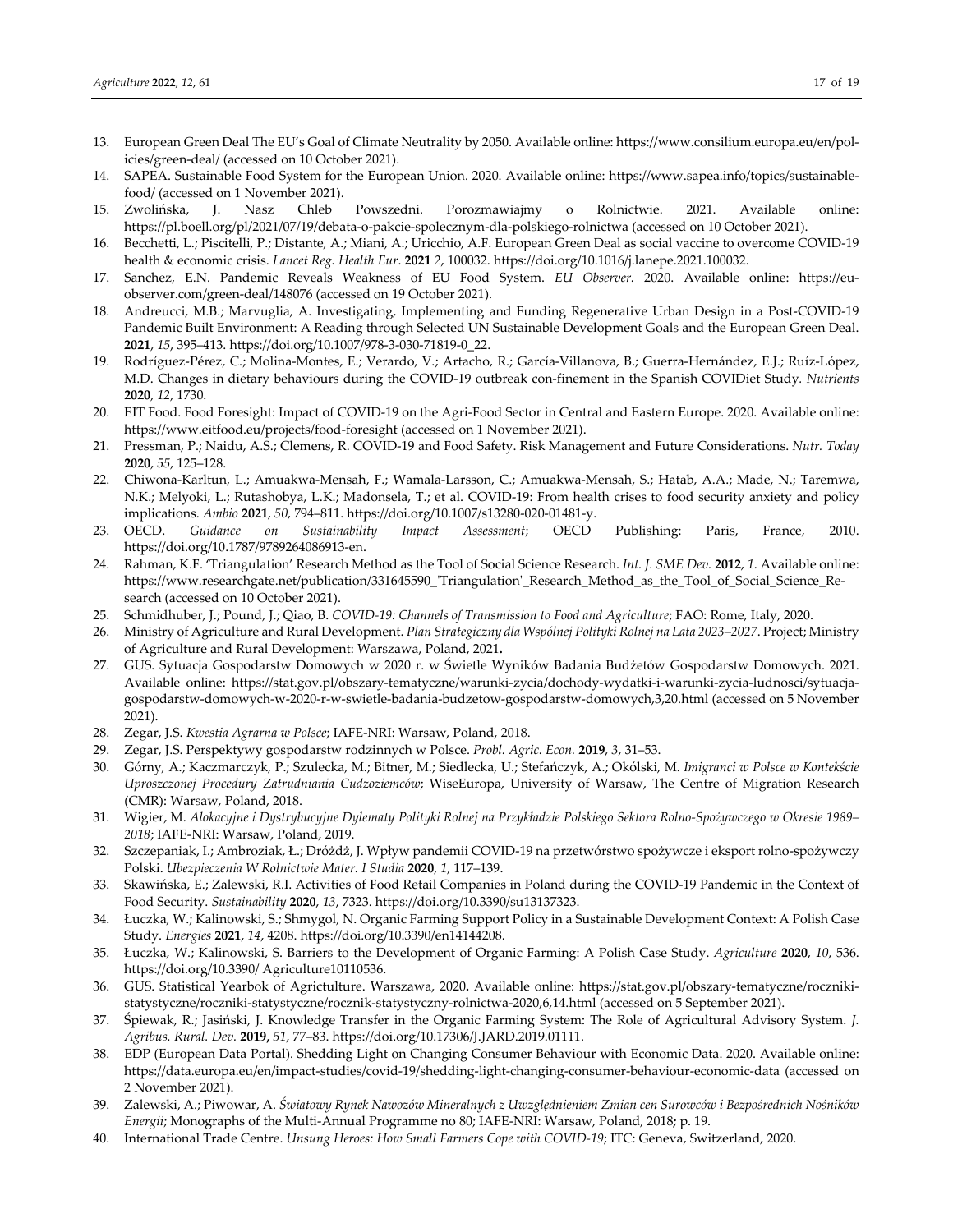- 41. Deloitte. A Shock to the Food System: Lessons Learned from the COVID‐19 Pandemic. 2020. Available online: https://www2.deloitte.com/content/dam/Deloitte/br/Documents/consumer‐business/Deloitte‐COVID‐19‐shock‐to‐the‐food‐ system.pdf (accessed on 5 October 2021).
- 42. Walczyk, K. *Gospodarcze Skutki Przeciwdziałania Epidemii COVID‐19*; Warsaw School of Economics, Instytut Rozwoju Gospodarczego: Warsaw, Poland, 2020**.** Available online: www.sgh.waw.pl/irg (accessed on 14 October 2021).
- 43. Szajner, P.; Walczyk, K. Koniunktura w Rolnictwie I kwartał 2020.; Koniunktura w Rolnictwie II kwartał 2020; Koniunktura w Rolnictwie *III kwartał 2020*; *Koniunktura w Rolnictwie IV kwartał* 2020; Warsaw School of Economics: Warsaw, Poland, 2020; Volume 126, 127, 128, 129. Available online: https://ssl‐kolegia.sgh.waw.pl/pl/KAE/struktura/IRG/publikacje/Strony/Koniunktura‐w‐ rolnictwie.aspx (accessed: 5 November 2021)..
- 44. Available online: https://stat.gov.pl/obszary-tematyczne/rolnictwo-lesnictwo/rolnictwo/koniunktura-w-gospodarstwachrolnych‐w‐pierwszym‐polroczu‐2020‐roku,10,16.html (accessed on 5 September 2021).
- 45. Kraciński, P. Rynek Owoców. In *Rynek rolny. Analizy, Tendencje, Oceny*. Biuletyn Miesięczny; IAFE‐NRI: Warsaw, Poland, 2020; Volume 3.
- 46. Ritchie, H.; Mathieu, E.; Rodés‐Guirao, L.; Appel, C.; Giattino, C.; Ortiz‐Ospina, E.; Hasell, J.; Macdonald, B.; Beltekian D.; Max Roser, M. Coronavirus Pandemic (COVID‐19). Published online at OurWorldInData.org. Available online: https://ourworldindata.org/covid‐stringency‐index (accessed on 1 August 2021).
- 47. Kolaszyński, M. Instytucja Stanów Nadzwyczajnych w Obliczu Pandemii Koronawirusa SarsCov‐2. Available online: https://zbn.inp.uj.edu.pl/documents/92718966/145679069/AnalizaCOVID‐1‐Kolaszy%C5%84ski‐1/c776e158‐22f0‐4a5e‐a067‐ 3d7dcb3d96a3 (accessed on 3 November 2020).
- 48. The Act on Special Solutions Related to the Prevention, Prevention and Eradication of COVID‐19, Other Infectious Diseases and Crisis Situations Caused by Them, as Well as Some Other Acts. Available online: https://isap.sejm.gov.pl/isap.nsf/DocDetails.xsp?id=WDU20200000374 (accessed on 2 March 2020).
- 49. Regulation of the Ministry of Health on Announcing the State of Epidemic. Available online: https://isap.sejm.gov.pl/isap.nsf/DocDetails.xsp?id=WDU20200000491 (accessed on 20 March 2020).
- 50. Kosowski, B. System Zarządzania Kryzysowego w Walce z Pandemią Koronawirusa. Available online: https://zbn.inp.uj.edu.pl/documents/92718966/145706753/AnalizaCOVID‐2‐Kosowski‐1/2723ef9b‐c961‐4641‐baff‐1a8bfbd8cf4e (accessed on 4 November 2020)
- 51. Bała, P. Constitutional Failure. Regulacja Stanów Nadzwyczajnych i Zbliżonych w Konstytucji RP z 2 Kwietnia 1997 r. a Praktyka Ustrojowa Zwalczania Epidemii COVID‐19/SARS‐CoV‐2. *Przegląd Konst.* **2020**, *14*, 68–121.
- 52. Regulation of the Council of Ministers dated 31 March 2020 on Establishing Certain Limits, Orders and Prohibition in Relation to the State of Epidemic. Available online: https://isap.sejm.gov.pl/isap.nsf/DocDetails.xsp?id=WDU20200000566 (accessed on 3 November 2020).
- 53. Od Środy Obywatele Ukrainy Otrzymują Polskie Wizy Pracownicze. Available online: https://praca.gazetaprawna.pl/artykuly/1473404,ukraincy‐praca‐sezonowa‐polskie‐wizy‐pracownicze.html (accessed on 10 September 2021).
- 54. Mobility and Transport. Available online: https://ec.europa.eu/transport/infrastructure/tentec/tentec‐portal/site/index\_en.htm (accessed on 10 September 2021).
- 55. Zagrożenie COVID‐19—Informacja dla Rolników, Plantatorów. Available online: https://www.gov.pl/web/gis/zagrozenie‐ covid‐19‐‐informacja‐dla‐rolnikow‐plantatorow2 (accessed on 9 September 2021).
- 56. Wytyczne MRiRW i GIS dla Producentów Rolnych Zatrudniających Cudzoziemców Przy Pracach Sezonowych w Związku z Rozprzestrzenianiem się Wirusa SARS COV‐2 Warszawa, 25.05.2020 r—Aktualizacja. Available online: https://www.gov.pl/web/gis/wytyczne‐mrirw‐i‐gis‐dla‐producentow‐rolnych‐zatrudniajacych‐cudzoziemcow‐przy‐pracach‐ sezonowych‐w‐zwiazku‐z‐rozprzestrzenianiem‐sie‐wirusa‐sars‐cov‐2‐warszawa‐25052020‐r‐-aktualizacja2 (accessed on 9 September 2021).
- 57. Targowiska, Bazary na Ktorych Sprzedawana Jest Żywność—Zalecane Działania. Available online: https://www.gov.pl/web/gis/targowiska‐bazary‐na‐ktorych‐sprzedawana‐jest‐zywnosc‐‐zalecane‐dzialania‐zapobiegajace‐ zagrozeniu‐epidemiologicznemu‐covid‐‐19‐koronawirus (accessed on 9 September 2021).
- 58. Regulation of the Council of Ministers on Establishing Certain Limits, Orders and Prohibition in Relation to the State of epidemic Dated on 9 October 2020. Available online: Available online: https://isap.sejm.gov.pl/isap.nsf/DocDetails.xsp?id=WDU20200001356 (accessed on 10 October 2021).
- 59. World Health Organization. HQ in Geneva, under the Title COVID‐19 and Food Safety: Guidance for Food Businesses: Interim Guidance. Available online: https://apps.who.int/iris/bitstream/handle/10665/331705/WHO‐2019‐nCoV‐Food\_Safety‐2020.1‐ eng.pdf?sequence=1&isAllowed=y (accessed on 9 September 2021)**.**
- 60. Stephens, E.C.; Martin, G.; van Wijk, M.; Timsina, J.; Snow, V. Editorial: Impacts of COVID‐19 on agricultural and food systems worldwide and on progress to the sustainable development goals. *Agric. Syst.* **2020**, *183*, 102873.
- 61. Nowakowska, K. Coronavirus Driven Unemployment. How Many People Lost Their Job. *Dziennik Gazeta Prawna*. 7 June 2020. Available online: https://serwisy.gazetaprawna.pl/praca‐i‐kariera/artykuly/1481816,koronawirus‐rynek‐pracy‐bezrobocie‐ wynagrodzenia.html (accessed on 11 September 2021).
- 62. CBOS. Życie Codziennie w Czasach Zarazy. 60/2020. Available online: https://www.cbos.pl/SPISKOM.POL/2020/K\_060\_20.PDF (accessed on 11 November 2021).